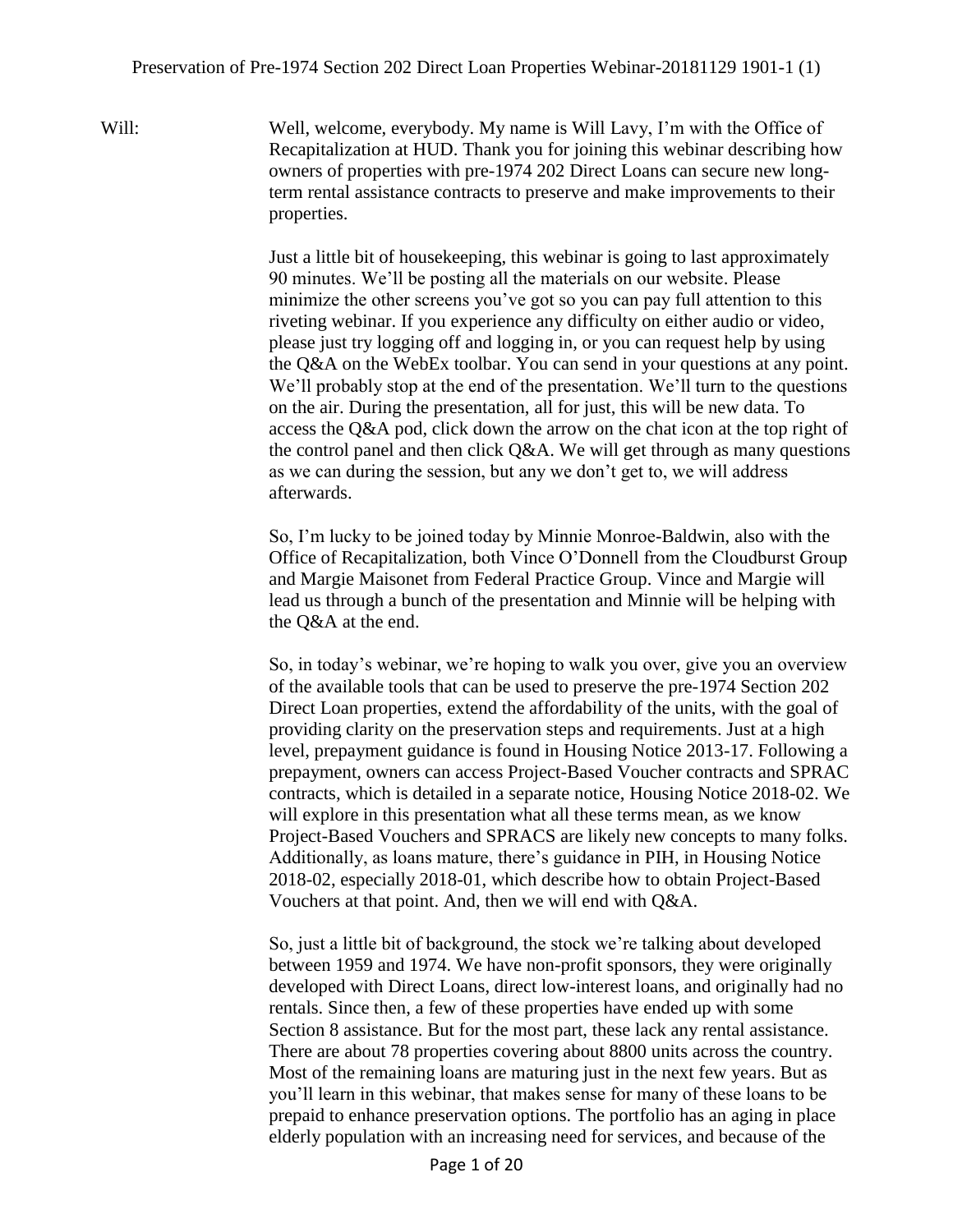way these loans and properties were set up initially, most have never received a thorough Recapitalization over their lifespan.

So, they have a unique set of challenges, which we're trying to address, trying to address here. As I said, they lack rental assistance, they come from an era when the owner was expected to serve low-income households in exchange for a low-interest loan. The owners cover expenses from tenant rents rather than from any additional rental assistance. So, they offered unlimited rents, because owners have to balance affordability and making sure tenant's rents are low enough so that low-income families and lowincome elderly can afford them, and maintaining the property, property liability. As I've said, the affordability restrictions are expiring as the loans mature, and they've accumulated some rehab needs. The good news is it's a really strong ownership class, of mission-driven, non-profit owners who have been stewarding these properties effectively for decades.

So, a goal in this, in this whole effort is to create preservation options that will improve project revenue by adding rental assistance, insure ongoing affordability by providing subsidies through Project-Based Vouchers or SPRACS, and to promote leverage, to allow owners to leverage debt and equity to Recapitalize the property.

Two preservation tracks that Margie and Vince will talk you through, prepayment and maturity through, at a high level, and Margie and Vince will go into greater detail, high level through prepayments. Most often we would see a Recapitalization of the property and the affordability of the property would be maintained and extended through a new Project-Based Voucher contract for any units occupied within the past 24 months, as well as SPRAC assistance to fill in any gaps that might be there at the property. At maturity, Recapitalization is not required, and affordability would be maintained through Project-Based Vouchers, because SPRACs are not authorized to be issued at that time. In other words, if either of these events, HUD issues new voucher funding, no new tenant protection vouchers to Public Housing Authorities and the Public Housing Authority and owner can agree to projectbase the funding in a long-term contract. So, that's really the mechanism that we're relying on, at prepayment or maturity, new voucher funding is issued to housing authorities, housing authorities would enter into new Project-Based Voucher contracts with owners. Thus, providing rental assistance at these properties. Technically, all properties at one point or another will be eligible for either of these options, and this webinar will help you think through how to proceed. Generally, an owner should certainly consider prepayments whenever possible as it maximizes the number of units that could be covered under a rental assistance contract.

So, with that, I will turn it to Margie Maisonet, who will go into greater detail on the preservation option when prepaying and refinancing one of these loans.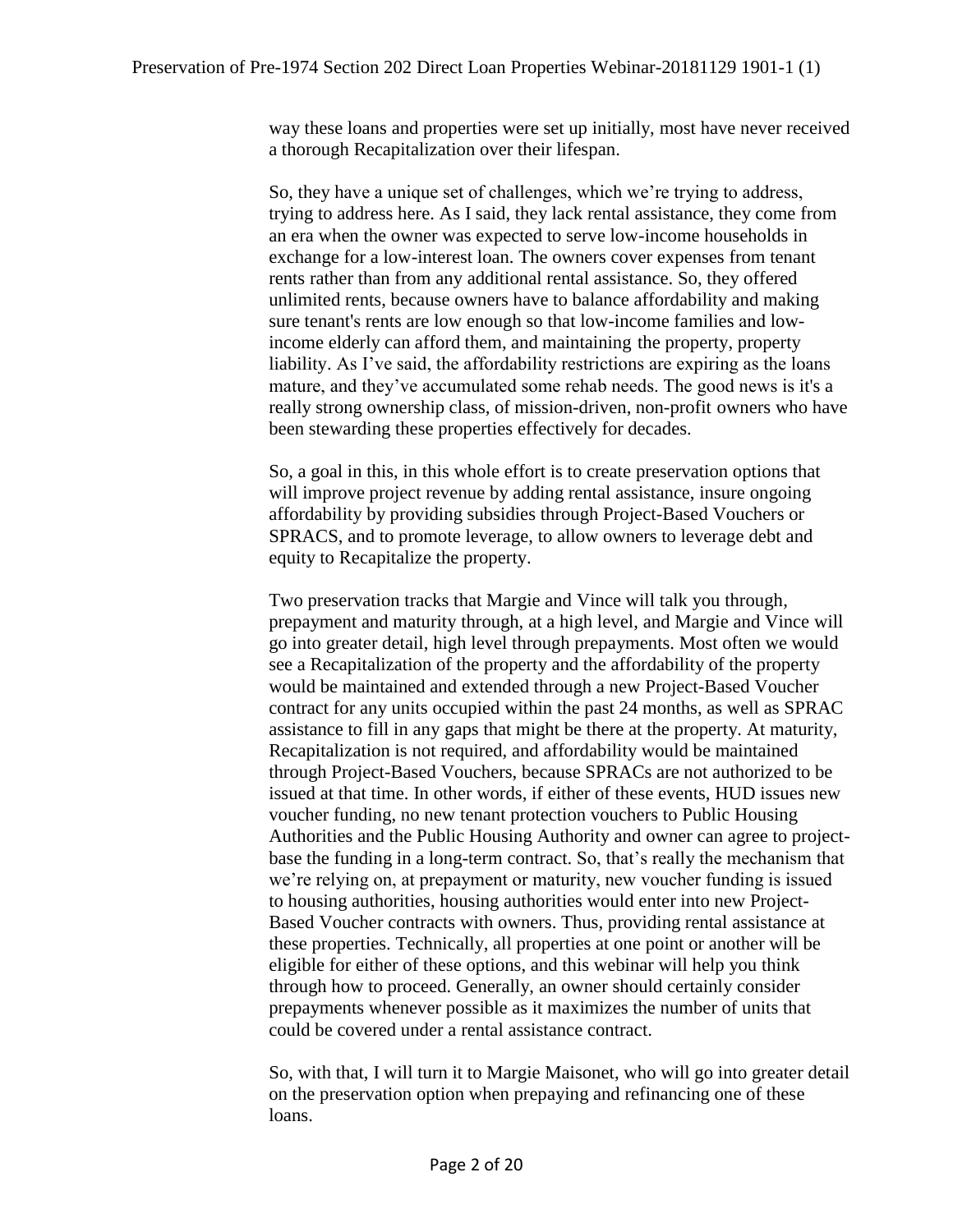Margie: Thank you very much, Will. Good afternoon, everybody. I just want to reiterate, because I know we have folks who work only or own or manage only pre-'74 202 properties, but it's also possible that we have folks who deal with other 202 properties that are not covered by this session. And, my friend, Vince, reminded me this afternoon an easy way to tell if you have one of these properties is, we still call it by the FHA number, even though there's no FHA insurance, the first three digits of your project number is the local office that originated the loan. And, then you should have an SH followed by three digits, and that's the category of, that we're talking about today, the pre-'74 202s. So, if you have a property that's not in this category, 202 prepayment processing will be like it's been for years. You'll work with your local multifamily field office. They'll process it and send it to the Office of Asset Management in Washington headquarters, versus this universe where the processing will be consolidated by the Office of Recap in coordination with the HUD multifamily field office and the Office of Public Housing, Office of General Counsel is needed. But they will be your primary contacts.

> So, here we go. Will mentioned Notice 2013-17, a very comprehensive notice. What I like about it is that it consolidated four or five prior guidance documents, notices, FAQs, all in one place. And, the thing to remember about this notice is that it discusses those prepayments that require HUD's approval to prepay, and those that don't. So, all of these pre-'74 properties should require HUD's permission to prepay, but we always tell folks, look at your business agreements. Every once in a while, you find something that you're not expecting, but we're pretty comfortable that all of these properties require HUD's permission to prepay. The notice walks you through all the documents that you have to submit and examples. It has an example as an exhibit, the use agreement that's going to be required. So, I think it's a very good notice, I think it still holds up pretty well. But again, just be mindful whether or not you require HUD's permission to prepay. If you don't, you can still follow the notice, I just tossed that in a bonus. So, I think over the last few years, HUD's position on some of these prepayments, opportunities have gotten more progressive, allow for more flexibility for owners and in terms of proceeds and distributions. And, I'll talk a little bit about more shortly.

> The other notice that we'll mention is Notice H-2018-02. Please note that this notice only addresses additional project-based subsidy for this specific universe of properties. So, if you have a property that's not a pre-'74, this is not your notice. And, again, it talks about the tenant protection vouchers, and excellent policy change that came about recently. Because, this hasn't been the case for a while, that for a while there, HUD was only issuing vouchers for units that were occupied on the date of prepayment. And, now they'll allow for prepayment any vouchers for units that were assisted within the last 24 months. So, that's good news. And, then again, SPRAC assistance will be made available, but it's on a first-come/first-serve basis for units that wouldn't otherwise get tenant protection vouchers. Similar to the first notice, this one outlines the owner submission requirements and also tells you who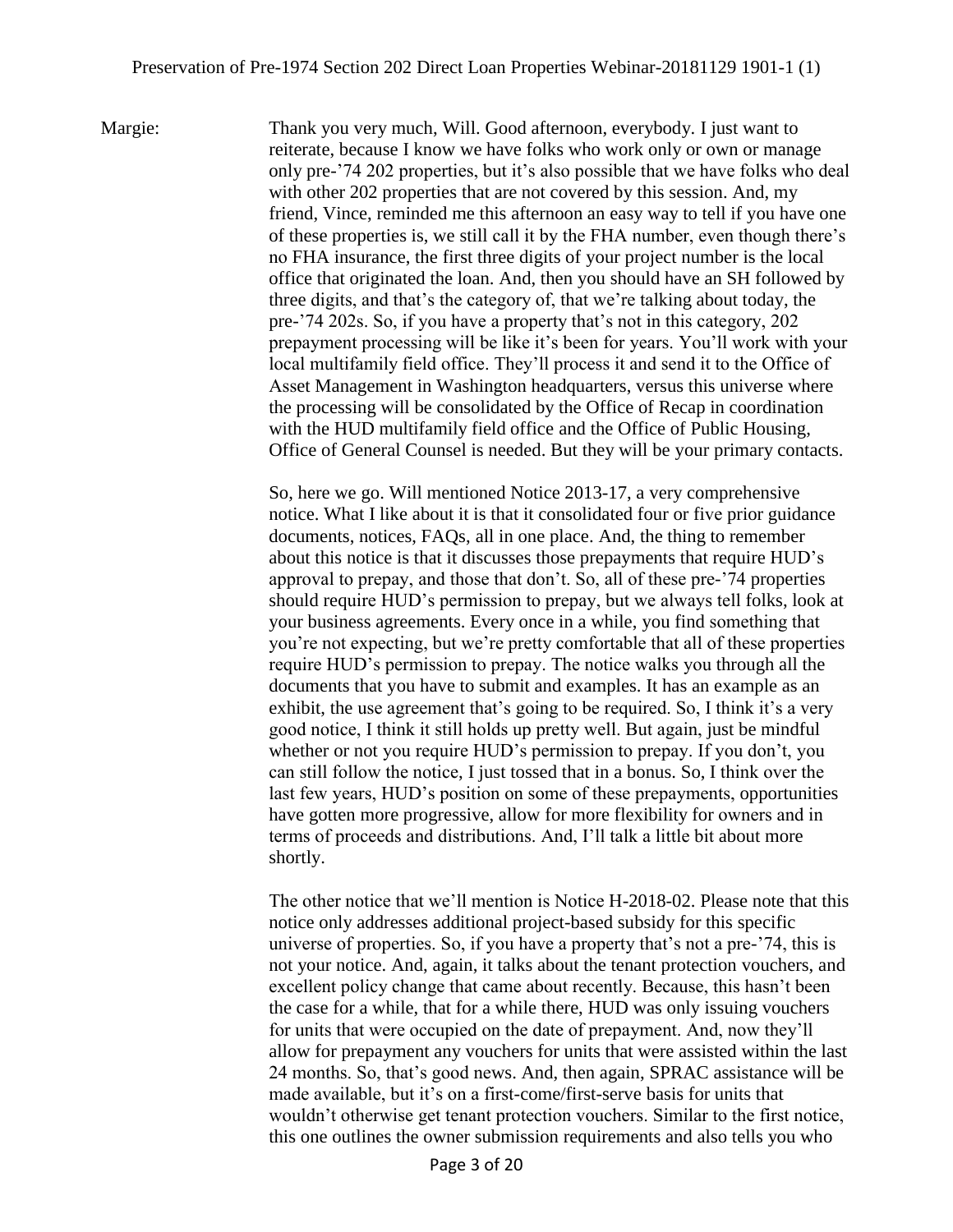plays what role at HUD and the housing authorities. And, then, one thing that is also possible in terms of increasing revenue, not just the new Project-Based Vouchers, but some of these properties do have Section 8. Some of them may be partial Section 8 or 100% Section 8. If you go back to 2013-17, they also outline the opportunity to get Section 8 rent increases to also increase the revenue at the property.

All right. So, let's talk about some of the prepayment requirements. Again, HUD must approve most of these prepayments. The direct loan must be active, that's very important, particularly if you're getting close to your maturity date, in order to be able to take part in some of these incentives that you have. If you get to maturity, then that's when you deal with Vince O'Donnell and not Margie Maisonet. You know, a couple of the things, there's a potential if you have a flexible subsidy loan that would otherwise be due when you prepay the loan, you could potentially get that waived, or at least part of it waived. HUD allows for the subordination of the existing debt if needed. If you're getting a new loan and you're not paying off the 202, that's kind of rare, but it is possible. And, you get increased use of proceeds if you follow the notice. If you do have a Section 8 contact at the property, you have to renew it for 20 you. So, if you have seven years remaining, you do preservation exhibit for seven years and then you get a new contract for another 20 years. The primary application part of your prepayment package is the Form 9808, the Request for Prepayment. What I like about it, it's a very easy form to fill out. You don't have to write a book, as long as you answer all of the questions, it's actually quite easy to fill out. And, this category of properties, debt service reduction is not required, mostly because these properties have interest rates of 3% to maybe 3.75%, so that used to be the deal that if debt service was required then you have to, you had to do sub rehab. So, recognizing that some of these properties do have capital repair needs, but maybe they're not, you know, they might not write to the sub rehab level. And, so especially with the increased limits now in the HUD map guide. So, with the waiver, you could potentially get a waiver if the capital needs assessment determines that sub rehab is not required, and you would submit that with your package. Another reason to be concerned with timing is just anecdotally, we've heard it could take several months for the prepayment itself to get approved, and then you still have to get the closing. So, you want to make sure that if you are refinancing and you have new debt, that you get all of that lined up, that if you're using FHA insurance, you can, you know, you continue to work with the local field office on FHA. But, we know it takes time for you to get your third-party reports, to get waivers approved, any other financing, and then, of course, if you have Section 8 and you're working with a contract administrator and you need a rent increase, they're going to need time to process the rent increase and also the Section 8 renewal.

A little bit more on the prepayment requirements. Generally, no rent increases for unassisted residents and so, you know, it's not that you can never get a rent increase on those units. You can have a reasonable rent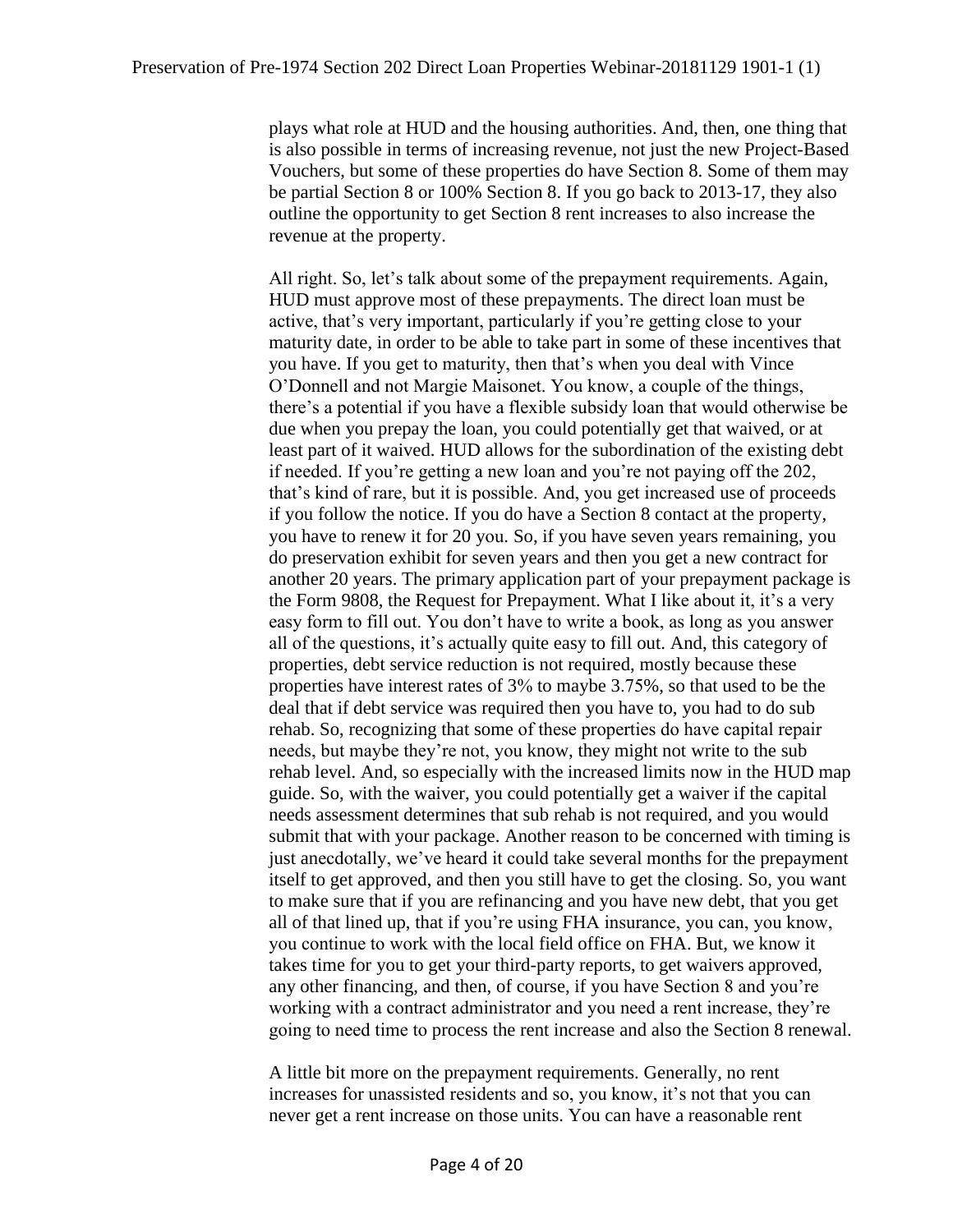increase, what you would ordinarily be supported by your budget, that could be okay. If you need a much steeper rent increase and these tenants don't qualify for subsidy, one of the ways you can offset is by the use of proceeds, and you'll see that in one of the future slides. But generally, the concern is if you have, you know, you have a 3.5% loan and now, you're not going to get that, your debt service is going to go up and you need to make repairs, you also don't want to affect the affordability of the residents who don't qualify for subsidy. I'm sure all of you will be familiar with the Tenant Notice and Comment requirements, 24 CFR Part 245, where you're required to give 30 days for tenants to comment on the proposal and then submit their comments and your responses as part of your pre-application process. The notice talks greatly about the use of project reserves, specifically on residual receipts, any residual receipts over \$500 could be used for supportive services. You do have to separate that money until closing. And, then on the reserve for replacement, anything over \$1,000, again, could be used for supportive services or things like rehab or potentially a new facility. If you're refinancing more than one 202 at a time, you might be able to put those funds together and build an additional facility of cafeteria or something to benefit the residents. And, energy efficiency and capital repairs, really what the notice talks about, that if you're replacing appliances, HUD likes to see energy star. It's not, like you have to do Geo Therm or anything like that, but basically energy star. There's a 20-year use agreement required on all prepayments that require HUD's permission to prepay. You could actually ask for a longer term if you want to. For example, if you're doing tax credits and you want to match it up to your tax credit use agreement. But the minimum is 20 years. HUD will perform a compliance review, similar types of things that you're used to already, I'm sure. You know, how are you doing on physical, financial management, that will be done, coordinated by Recap working with the local field office. All prepayments require Part 50 Environmental Review. If you're using FHA insurance, that review will be done by the multifamily production staff. If you're not using FHA insurance, it will be done by the Office of Recap. In these properties, you can only do temporary relocation. The notice has more information on that. I also want to step back for a second on the use agreement. Generally, that's going to have to be in first position, unless you're using FHA and you have tax credits, then you follow the map guide rules for that. On these that do have Section 8, generally, they tend not to be, you know, we've not seen new regulation ones that are subject to offset for certain amounts. So, we don't expect to see it in this universe, but you should, you know, be mindful of that if for some rare reason you do have a new regulation Section 8 contract. Those rules would also apply.

All right. So, let's talk about some of the permitted uses of the proceeds. And, one of the things that the notice does, it distinguishes on a purchase and acquisition transaction, and one where the owner is just refinancing and staying in. So, there are differences there. If it's a sale and acquisition then there are no restrictions on the proceeds to the seller, as long as the notice requirements are met. And, then the purchaser, you can see some of the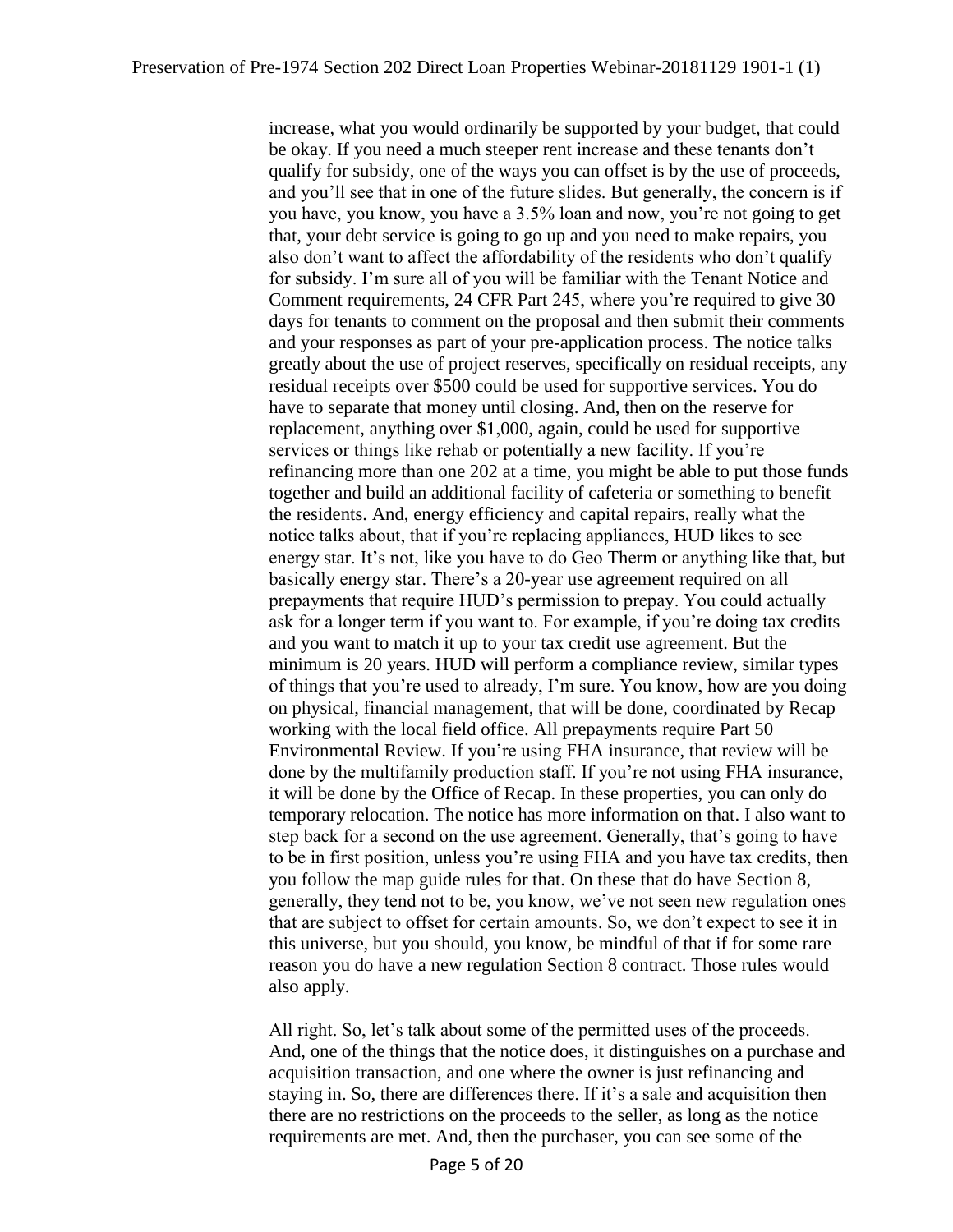general permitted uses to benefit the tenants, obviously. You can use some of the proceeds to pay up to 15% of social service costs, like a service coordinator or kind to get services. That 15% potentially could be waived, so look at the notice for that, if that's something you'd like to do. Obviously, you can use proceeds to rehab or modernize that I mentioned previously. You can use some of them for transaction costs. The nice thing is you can, if you're doing FHA and you have a completion assurance escrow, you can show this at the source on your development budget as outside money outside of the loan and it qualifies. You can earn a developer fee, only on the sale of the property. And, then again, I previously mentioned that you can use some of the proceeds for any unassisted tenants, particularly if your rents are going way up. All right. If it's not a sale transaction, it's a straight refinance, I just wanted to mention that the notice says the first thing you have to use the proceeds on are repairs, and then helping out unassisted tenants who might need with the rent, and then these other sources that are here on this screen. But there is a priority order if you're refinancing, but not changing ownership.

All right. Talking a bit about Project-Based Vouchers, Will mentioned that the housing authority and the owner may project-base the vouchers, so that attaches them to the property versus housing choice vouchers, where the tenants can take them. And, then the Section 8 HAP contract if you're doing PBV, is with the Public Housing Authority, not with HUD, not like what you have if you have a Section 8 contract with HUD. The rents are set at the lower of the reasonable rent of 110% of the fair market rent. The contract terms up to 20 years, it could potentially be extended to another 20 years, but every year it's, they are subject to annual appropriation. And, of course, if you're getting outside financing, your lenders love to see these project-based contracts, because it supports financing against the income stream. It's a form of credit enhancement. And, if you couldn't, you know, why would you ever pass up the chance to get a project-based contract, in my opinion? On the vouchers, the housing authority manages the waiting list, but the owner is eligible to screen the voucher holders referred by the housing authority. Now, this next bullet, tenant mobility after one year, the housing authority fills the vacancy with another voucher holder. That assumes that the housing authority has the voucher to give. If not, the tenant will, you know, they'll have to wait, so it may not be immediate, but they are eligible to move after one year and get a voucher. Now, the regular PBV programs have certain limitations on the housing authority in terms of how many units they can do and how many units could be project-based within a particular property. That, those rules don't apply for this universe of properties. So, for example, they're exempt from the housing authority's competitive selection requirements. These vouchers don't count against the PHA's PAP, ongoing vouchers. There are also no income mixing requirements that have to be met like in a traditional PBV property. And, then tenant consent is not required to project-base the PBV funding.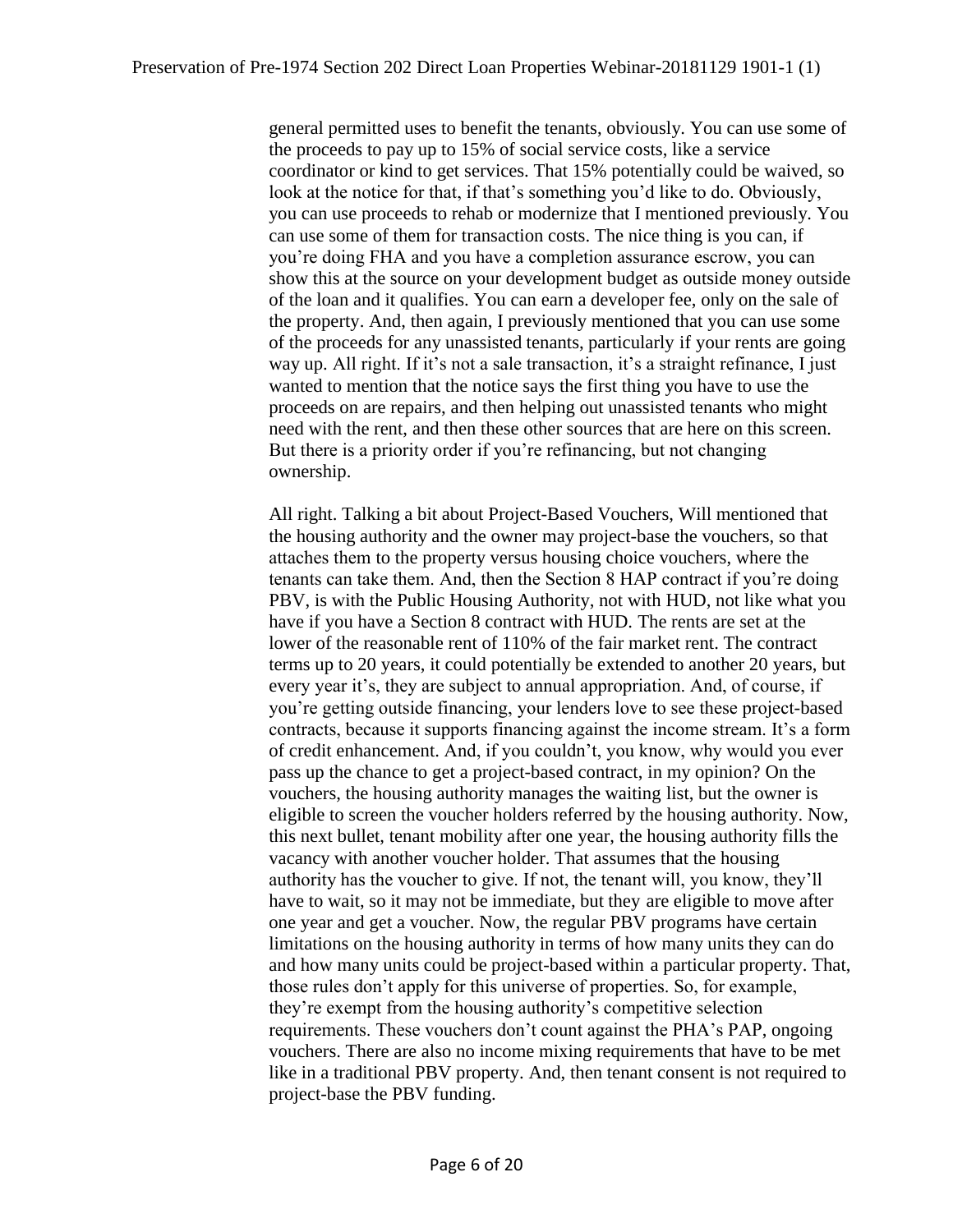Now, SPRAC, which was one of my favorite small programs of all time that I was lucky enough to work with Recap on several years, and excited to see that new funding was provided. I will tell you that for this year, it is up to \$5 million. I did previously mention it's on a first-come/first-serve basis, so when you submit your application, if that's something that you're interested, you know, please put that in there. The notice talks about the units that SPRAC can cover. It'll probably be, traditionally, it's those that wouldn't qualify for a voucher or potentially vacant units. The eligibility, again, SPRAC is only for pre-'74 202 properties, so the nice thing is you're not competing with the rest of the 202 universe. It's a long-year, 20-year contract, very similar to regular project-based Section 8s that you're already familiar with. And, then the initial rents on a SPRAC project, it's the lesser of the Rent Comparability Study or 150% of the fair market rents. HUD will be the contract administrator, so on these properties, I'm sorry, these contracts, you're not dealing with the housing authority for these units. You could potentially have some units administered by the housing authority and some administered by HUD. And, you can see the URL there where you can get additional information.

So, let's do a little overview. Here's kind of the process, the way it's going to go. The owner contacts Recap by email, the email is there, it's also on the last slide of the presentation. And, then again, let us know if you're, let Recap know if you're interested in HUB. A concept call will be held between the field office and will be invited along with the owner and their group as well as Recap. And, this is really a call to kind of say, "Here's what I'm looking at, here are the waivers I think I'm going to need. This is when I'd like to prepay by, this is the type of financing I'm using." HUD may have questions, you may have questions, but it's really a good way to get the, to get the ball rolling and kind of set the expectations for what's going to be needed. And, we recognize some of you are working with folks who've done this many, many times, so I think it'll be a smooth process. All right. So, then submit your waiver request early, just because they can take a little longer to get going, along with your prepayment application. Again, the notice will tell you everything you need to include. Then a PHA is selected and they determine just an initial number of PBVs, or what you might be eligible. It may be as high as, you know, all of your unassisted units, and then they might, you know, back them up from there, if you have vacancies, that type of thing. But you got to have a baseline to start with, and that's when that happens. And, then Recap will initiate the prepayment approval processing, the prepayment gets approved. This will be in the form of a letter, which may have conditions attached to it. And, then it will also have like your payoff instructions and all of that, so and where to send the funds and everything. So, after that, Recap and Public Housing coordinate, they get, you know, tighten up that voucher funding number that's going to be needed subject to availability. If there's any SPRAC money and the property qualifies for some SPRAC money, then that will get awarded as well. And, then the owner also has one year from approval to close. As I mentioned earlier, the sensitivity of the timing and how long it could potentially take, I, you know, anecdotally,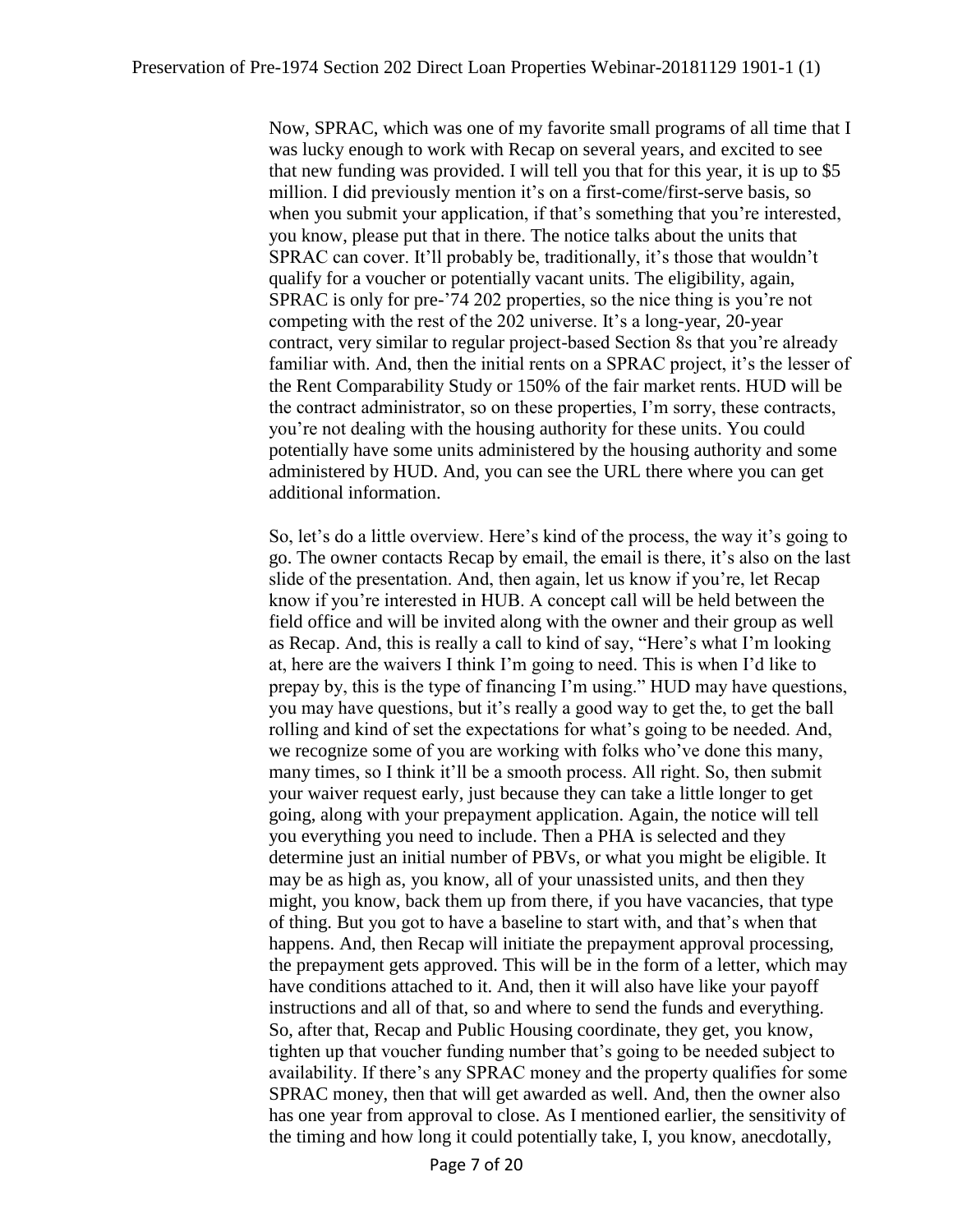we think it could be tougher than if your mortgage is maturing in the next six to nine months, that might be, that might be tough to fill. So, the sooner you get rolling, I do know from some of the consultants I've worked with in the past that some of them are already working. They start having early conversations with the lenders and then the tax credit folks and all of that before they even have the concept call with HUD. So, we always encourage that.

All right. And, with that, I'm going to turn it over to Vince O'Donnell.

Vince: Thank you, Margie. Hello, everyone. So, what I'm going to talk about now is the second mechanism for infusion of additional project-based assistance. Again, I think the name of the game here in this webinar is that these properties don't have 100% rental assistance now, and so in the recapitalization we're talking about ways to add rental assistance in order to support recapitalization through leveraging debt and equity. So, this notice that I'm going to discuss, is PIH 2018-02 and Housing H-2018-01. It's a joint notice. It's generic in the sense that it provides a resource for many different triggers for eligibility, including Section 202 pre-'74 Section 202s. It is incremental rental assistance to protect tenants who are not protected by other more familiar mechanisms such as prepayment of a 236 or a Section 8 opt out or termination. Important to realize about this is that this mechanism provided by Congress protects at-risk tenants who are in occupancy at the time of the triggering event. It's not something that it protects unit count, it protects the tenants themselves. Another feature of the current notice is that it provides an objective definition of what we mean by at-risk tenants, and that's important, because it smooths the way and makes the process more objective.

> So, on the next slide, some requirements here, this is for any eligible property that comes in through this notice, not just a pre-1974 202s, but all the properties that use this resource must be located in what's called a lowvacancy area. And, HUD this year in this notice has expanded the definition of low-vacancy area so that pretty much most properties will be eligible under that criterion. Also, HUD has established a five-year look back, so that properties where the triggering event, the mortgage maturity in our case, could be as long ago as five years, back to February  $8<sup>th</sup>$ , 2013, or will mature within 180 days after the owner's submission. So, HUD has kind of expanded the time window here in doing that, because many properties reach a point where they say, "Whoops, it's too late for me to prepay," or "It's already matured, and I didn't realize I could do this." Now, there's an opportunity to go back and fill that gap. The owner has to submit a significant amount of basic property information, including information about individual tenants. And, here, I just want to emphasis this, it's really important that when you make your submission, really you should get it right the first time, because there's a lot of what I would call retail information that's required about individual tenant eligibility. And, unless that information is complete and the records are there, it can't be processed and it will stop. And, this process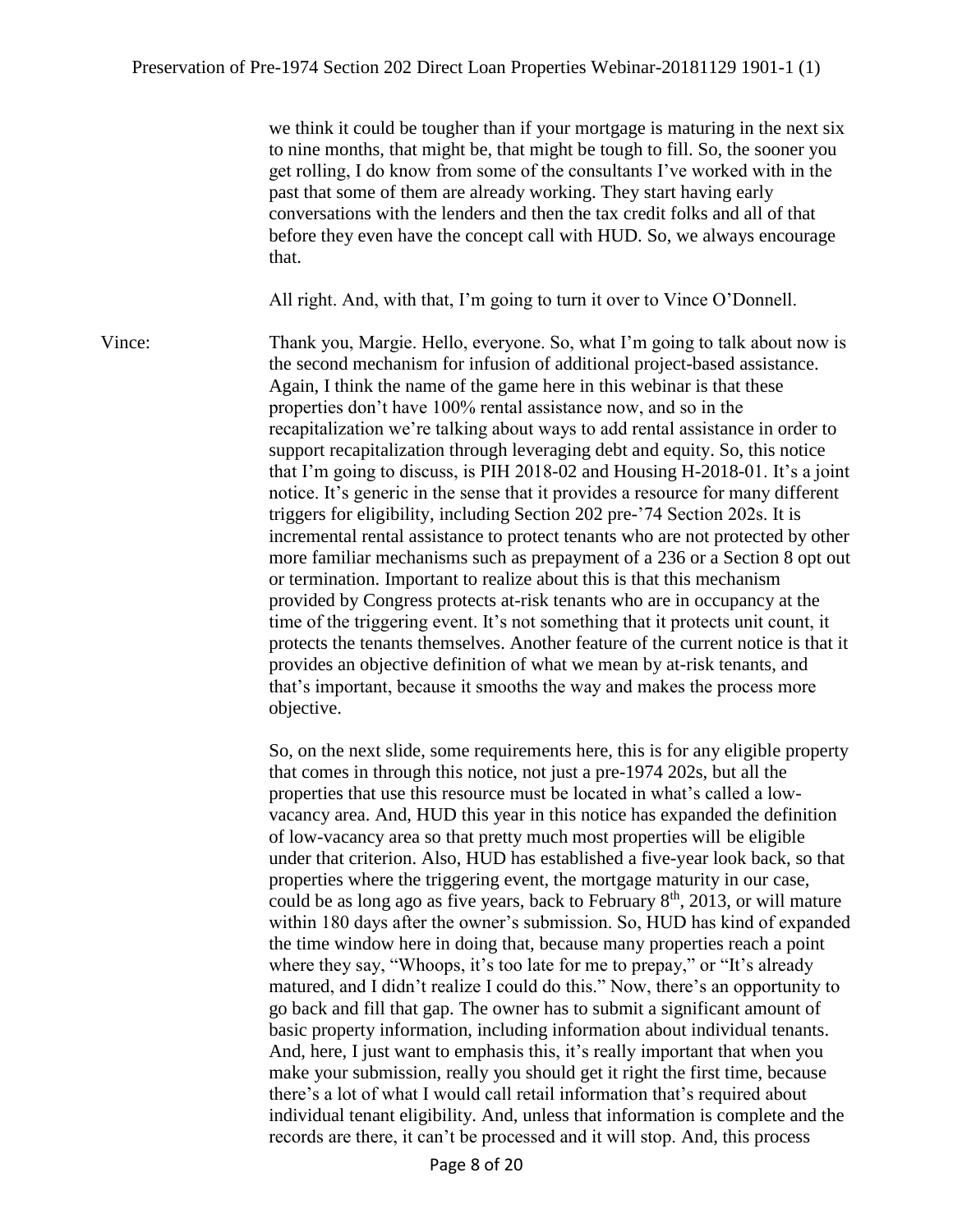weaves through a number of parts of HUD in order to get completed, including the Office of Recap and the Office of Public and Indian Housing, and local PHAs. So, it's important to get that package right so that it can move smoothly. The owner has a choice and the owner can request Project-Based Vouchers, which we're talking about here as a mechanism to support financing, or the owner does have a choice of not requesting that and simply requesting enhanced vouchers to protect the tenants as individuals and give them portable vouchers. We're promoting the use of the Project-Based Vouchers, because that enables the property itself to be better financed for improvements. And, in either event, it's necessary to find a Public Housing Authority, a PHA that's willing and able to administer the voucher contract, whether they're Project-Based Vouchers or enhanced vouchers. The owner must also include certifications that demonstrate compliance with the number of other requirements such as civil rights law, and in order to be eligible for this subsidy, there has to be a certification that the tenant is not receiving some other rental assistance subsidy. This is for the Project-Based Vouchers side as with the prepayment situation, generally speaking, the whole body of rules and regulations for the Project-Based Voucher program apply as previously noted. And, in this notice for the maturing mortgage track, there's an Attachment C in the notice which I recommend looking at this very carefully. It's an excellent summary of the Project-Based Voucher rules that are applicable to this situation.

Moving along, the owner in terms of the information about tenants, in the application, the owner must identify essentially three groups of tenants, those that are at risk—I'll define that in a minute—with the appropriate calculations to demonstrate that, tenants who are not at risk, just the opposite of that, and tenants who are ineligible because they chose or failed to provide income information. So, in terms of the at-risk definition, as I said before, there's an objective formula. The tenant's income, and there's some adjustments to that income, is compared with, in an urban area, the small area FMR, and you know, non-urban area the area-wide FMR. And, the ratio is just computed, the tenant's adjusted income to the FMR and the cutoff is 30%. So, they're deemed to be at-risk if that ratio is higher than 30%. For tenants who come out to be not at risk from that calculation, the Public Housing Authority will review all of this, because they have to make the ultimate determination about the tenant's eligibility for the voucher, whether it's an enhanced voucher or a PBV. So, there will be a second review, so tenants who think they should've been eligibility have the opportunity to have the PHA take a look at that. For tenants who did not provide the information, and there can be tenants there, for example, if a tenant is in a pre-'74 202, but their income is going off and they no longer re-certify, because they're not required to or they, for one reason or another, if they haven't, if there's not income information for them, then they don't get the opportunity for the second review. The other thing is the, if the tenant has been re-certified in the last 12 months, that income can be used in the documentation. If the tenant has not been re-certified within 12 months, then there needs to be a new certification. So, the whole tenant eligibility process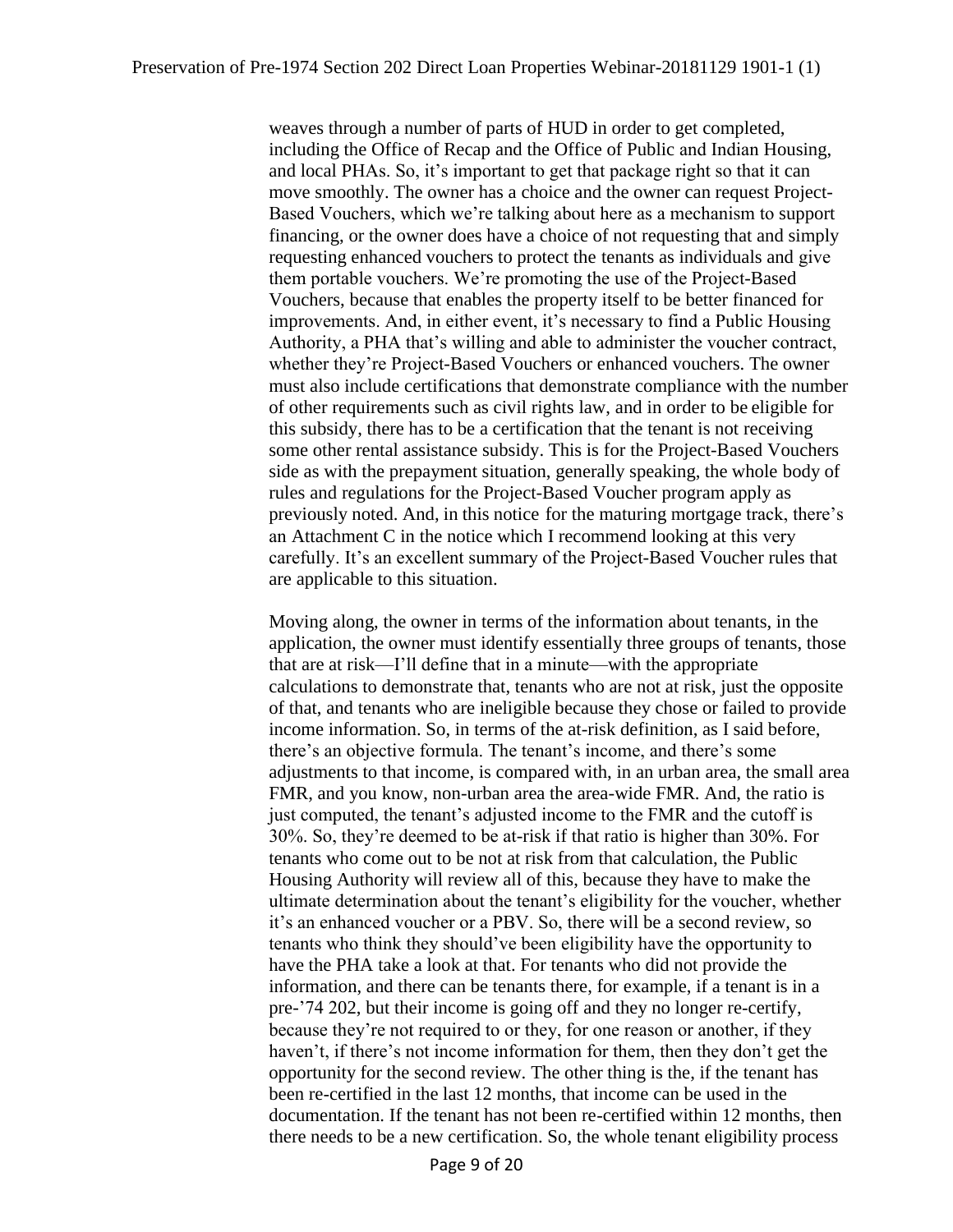starts with a very specific set of notice requirements. This is a little different from the 245 standard 30-day notices that you're used to with things like rent increases. It has a very specific set of things that have to be recited and told to the tenants about what this opportunity is and what will happen to them if they don't participate. So, read that very carefully. That's in Attachment A of the notice.

In the prepayment track as you heard from Margie, in order to refinance without decreasing debt service, there has to be a demonstration that the project's physical needs are going to be met. In this case, as I said earlier, the, what's being protected here is the tenant, individual tenants are eligible by virtue of the loss of the affordability guarantee. And, so the eligibility doesn't require something about the property itself. However, it's always a good idea to explain to HUD what you're doing and why you're doing it. And, so the owner is not required to, but certainly can offer to HUD a description of the capital needs assessment for the property and any proposed financing that's going to support any proposed repairs. In any event, these vouchers cannot be used, project-based or enhanced voucher at the property unless it does meet the housing quality standards.

So, to summarize, I would say in terms of the overall process, the first thing is, again, do the homework at the front end, get that tenant notice out as early as you can, and begin the process of aggregating the individual tenant information as part of your, as a central part of the package. A very important update here, the notice, as I said, it addresses a number of different triggering events. For this particular triggering event, a maturity of pre-'74 202s, where you start is different. The notice instructs people to start with the field office, the regional or satellite office, but for pre-1974 202s, the owner's request goes directly to the Office of Recapitalization at headquarters. And, the email for this is at the end of the, it's in the last slide. That policy was changed in June, it was effective July  $5<sup>th</sup>$ . So, the owner comes in to Recap and the first step is the initial eligibility, which is primarily, is the triggering event, a qualified event. Then the, if so, then the submission is dealt with, reviewed in detail, Recap will then select the Public Housing Authority that's going to be involved in processing the vouchers, including the tenant eligibility and receiving funding through, through financial relationship with PIH. So, Recap and PIH will coordinate on that funding and finally, there'll be an approval and the vouchers will be issued.

So, that's the end of the discussion of that notice. I'm going to hand this over now to Minnie Monroe-Baldwin, who's going to take questions and answers.

Minnie: Okay. Thank you, Vince, and thank you, Margie for excellent presentations. It seems that we have a very knowledgeable audience. We don't have very many questions that have come in, but we would like to address those that did and possibly add to the conversation, have some conversation about some questions that we have pretty much been dealing with on several cases that we're currently working on that are participating in this program.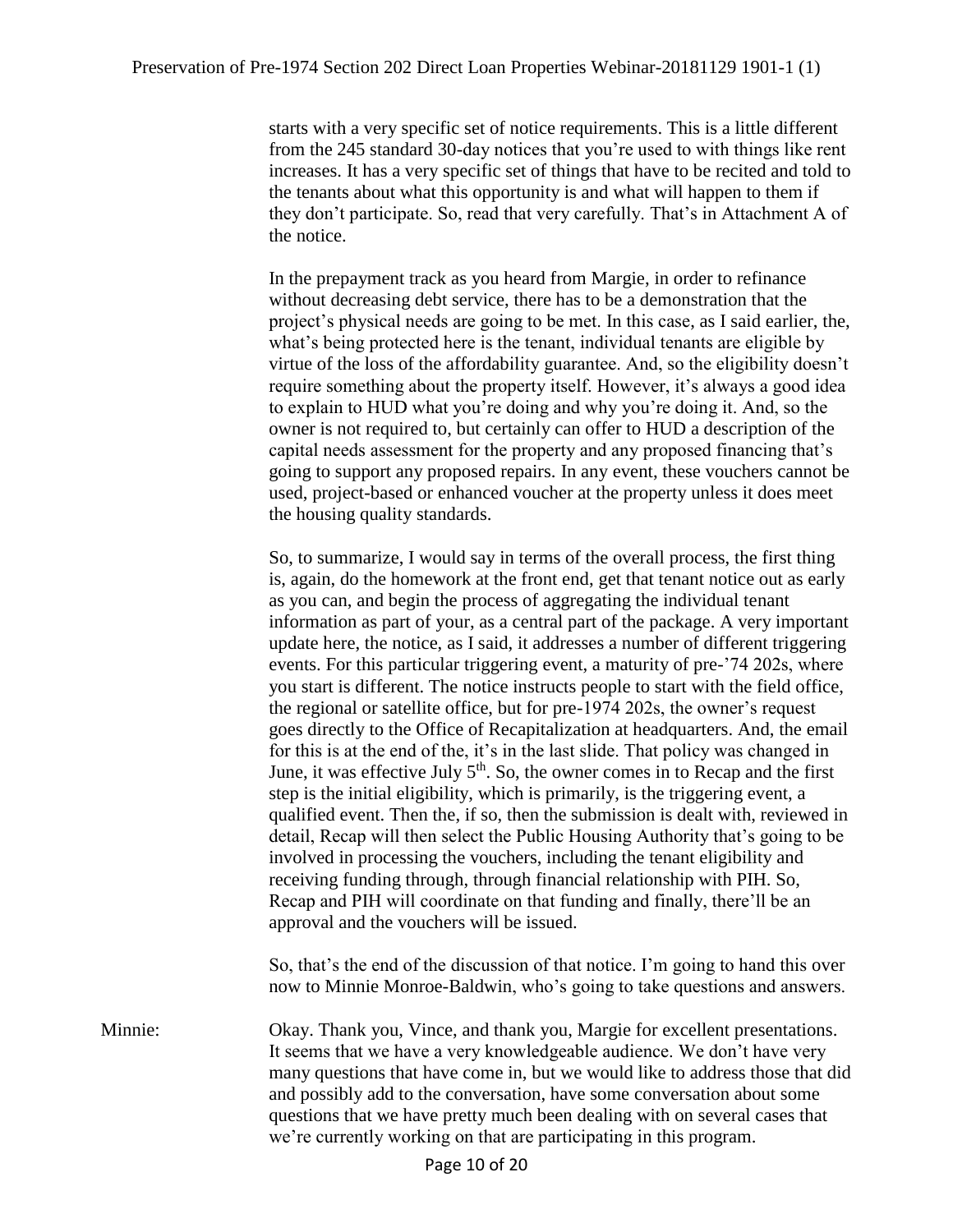So, the first question is rent levels, will rent levels be raised to post-rehab levels? Well, first, the first part of that question, or first part of the answer to that question is that when you go through this particular program of prepayment, converting tenant protection vouchers to PBV contracts through the local Public Housing Authority, that will be a separate contract that will have rent set separately under the prescribed PHA rules for rent-setting. And, you may also have a SPRAC contract that per our notice 18-02, has the requirement of the lesser of, for rent-setting, the lesser of comparable market rent or 150% of FMR. So, in the case of the SPRAC, where there is a rent comparability study engaged, we require that the rent comparability study be in accordance with Chapter 9 of the 4350.1, which is the Housing Management Handbook here at HUD. And, there is then the opportunity that rents could be sized at a post-rehab level. So, in summary, the answer to that is you could have varying rent levels, but yes, you could have post-rehab rents, but only on the SPRAC units.

The next question is does the one year to close from approval go beyond the 202 maturity date? And, that answer is no. As Margie indicated, I think she put forth a couple of examples, but the idea is that you will start, you are pulling your documents, working through to see when your loan matures and coming into us with a concept, having discussions early enough so that your transaction can be completed and consummated before the mortgage matures. If you're coming in today and your mortgage matures in 2019, then that would be the one year to get it done. You would have the whole year there to get it completed. Margie, you want to add something to that?

| Margie: | Sure. We've seen examples before in the past, where the folks think they<br>have a certain maturity date. Then maybe there was a fire years ago at the<br>property and then some of the proceeds went to do rehab and some of the<br>proceeds were directed to use to pay toward the mortgage. So, one of the<br>things that you're going to want to do when you have the concept call is, you<br>know, say, "HUD, here's what we're showing, can you verify if this is what<br>you're showing as well for our maturity date?" If they have to, they can then<br>coordinate with the Fort Worth Accounting Center just to make sure that<br>everybody's on the same page as to what the true maturity date is. |
|---------|----------------------------------------------------------------------------------------------------------------------------------------------------------------------------------------------------------------------------------------------------------------------------------------------------------------------------------------------------------------------------------------------------------------------------------------------------------------------------------------------------------------------------------------------------------------------------------------------------------------------------------------------------------------------------------------------------------------|
| Minnie: | Thank you. Okay. We have another question. If a property, if a post-1974<br>property has already refinanced and currently has an FHA loan, if that<br>property refinances through a conventional loan, so in essence they're on<br>their third refinance, prior to the HAP expiration, will the property be eligible<br>to renew the HAP when it expires under option four at exception rent?<br>Unfortunately, I am unable to answer that, but Margie, do you have, where                                                                                                                                                                                                                                     |

Margie: Pre-'74.

Minnie: …pre-preservation tool here and not focused on the HAP options.

this is pretty much focused on the…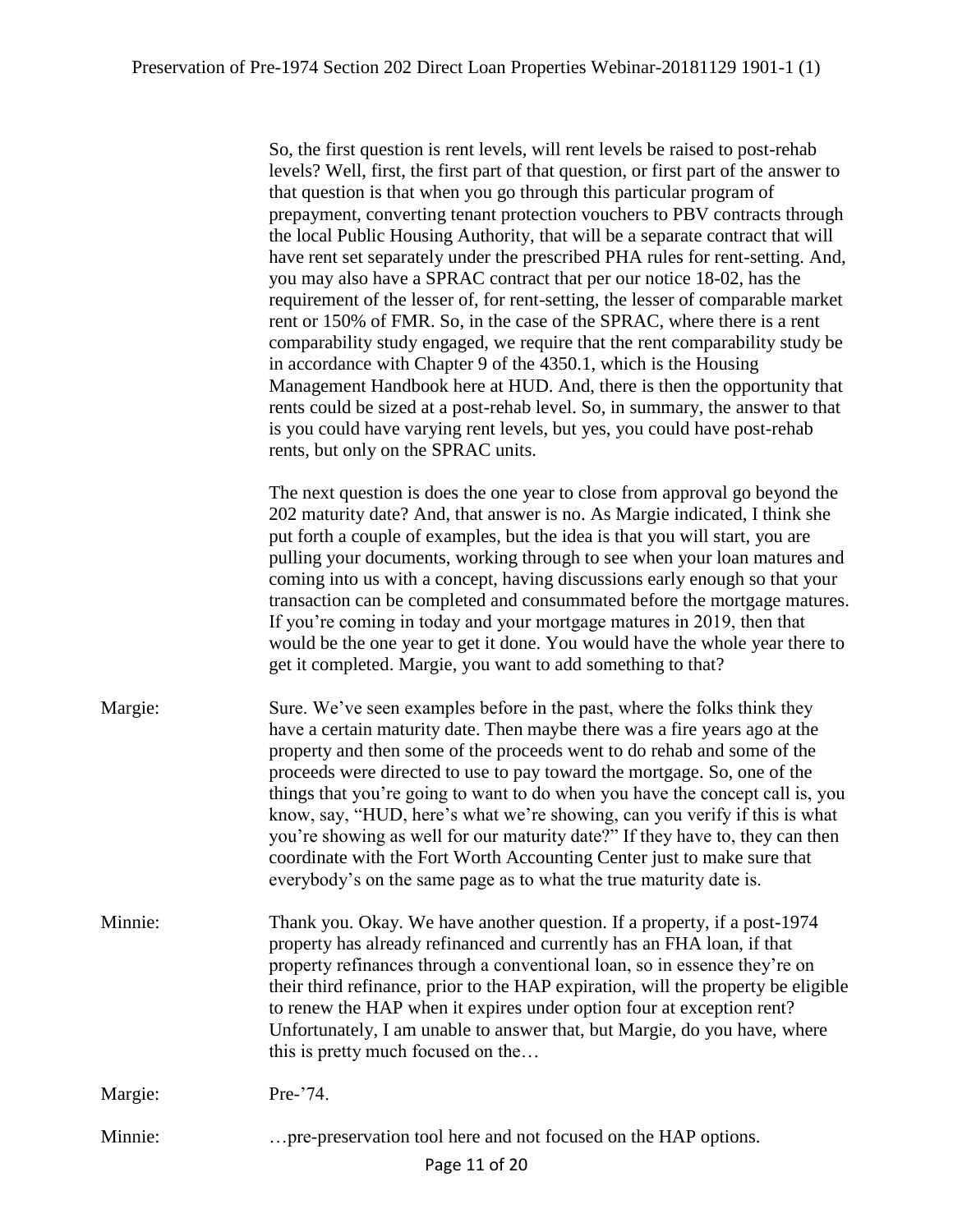| Margie: | Right.                                                                                                                                                                                                                                                                                                                                                                                                                                                                                                                                                                                                                                                                                                                                                                                                                                                                                        |
|---------|-----------------------------------------------------------------------------------------------------------------------------------------------------------------------------------------------------------------------------------------------------------------------------------------------------------------------------------------------------------------------------------------------------------------------------------------------------------------------------------------------------------------------------------------------------------------------------------------------------------------------------------------------------------------------------------------------------------------------------------------------------------------------------------------------------------------------------------------------------------------------------------------------|
| Minnie: | But what we                                                                                                                                                                                                                                                                                                                                                                                                                                                                                                                                                                                                                                                                                                                                                                                                                                                                                   |
| Margie: | Well, but when you refinance, you keep your protected status, your exempt<br>status, exempt being exempt from having your rents marked down under<br>mark to market the first time you refinance. The second time you refinance,<br>you do lose that protection. So, the rent, you can renew under any other<br>renew option for which you're eligible for, but the rents can potentially come<br>down, particularly based on a rank comparability study. But you do lose that<br>protected status once you refi for a second time.                                                                                                                                                                                                                                                                                                                                                           |
| Minnie: | Okay. Thank you. I learned something. Another question, another question,<br>Hi, Margie.                                                                                                                                                                                                                                                                                                                                                                                                                                                                                                                                                                                                                                                                                                                                                                                                      |
| Margie: | Hi.                                                                                                                                                                                                                                                                                                                                                                                                                                                                                                                                                                                                                                                                                                                                                                                                                                                                                           |
| Minnie: | You know that SPRAC can cover units not covered under a PBV contract.<br>The rent setting seems advantageous under SPRAC versus PBV, that is 100<br>and, up to 150% FMR SPRAC, 110% FMR PBV. And, most owners I work<br>with prefer the contract be administered by HUD. Do owners have the option<br>to just apply for SPRAC at all units subject to funding, or is SPRAC only<br>available for units that can't qualify under the PBVs? And, I'll let you answer<br>that, since they addressed you.                                                                                                                                                                                                                                                                                                                                                                                         |
| Margie: | Who was that by the way?                                                                                                                                                                                                                                                                                                                                                                                                                                                                                                                                                                                                                                                                                                                                                                                                                                                                      |
| Minnie: | Brian ______ [0:24:00].                                                                                                                                                                                                                                                                                                                                                                                                                                                                                                                                                                                                                                                                                                                                                                                                                                                                       |
| Margie: | Okay, okay, okay. Yes, unfortunately, and I think, Brian, you may have had a<br>SPRAC project originally, if I recall, back about five years ago when we did<br>them with Recap. No, owners, unfortunately, do not have the option just to<br>request SPRAC funding only. The notice is very specific that PBVs first and<br>for any units that don't qualify for PBV, those units could potentially get<br>SPRAC. And, so as I mentioned earlier, yeah, it could be a little tricky. You<br>can have, you know, if you have properties at 50% Section 8, maybe HUD is<br>the contract administrator on that with the PBCA. And, then you have the<br>housing authority administer the vouchers, and if you're lucky enough to get<br>some SPRAC projects, units, then you know, that would be a separate<br>contract as well. But, unfortunately, you cannot come in for just SPRAC<br>only. |
| Minnie: | Okay. Thank you. So, the questions are rolling in now. The next question is if<br>we have a 20-year Section 8 HAP that expires in 2027, what if the loan<br>matures? Do we need to do anything, or will the Section 8 contract continue<br>until expiration at 2027? Well, there are a couple of questions here, and the<br>first part is if we have a 20-year Section 8 HAP that expires, what if the loan                                                                                                                                                                                                                                                                                                                                                                                                                                                                                   |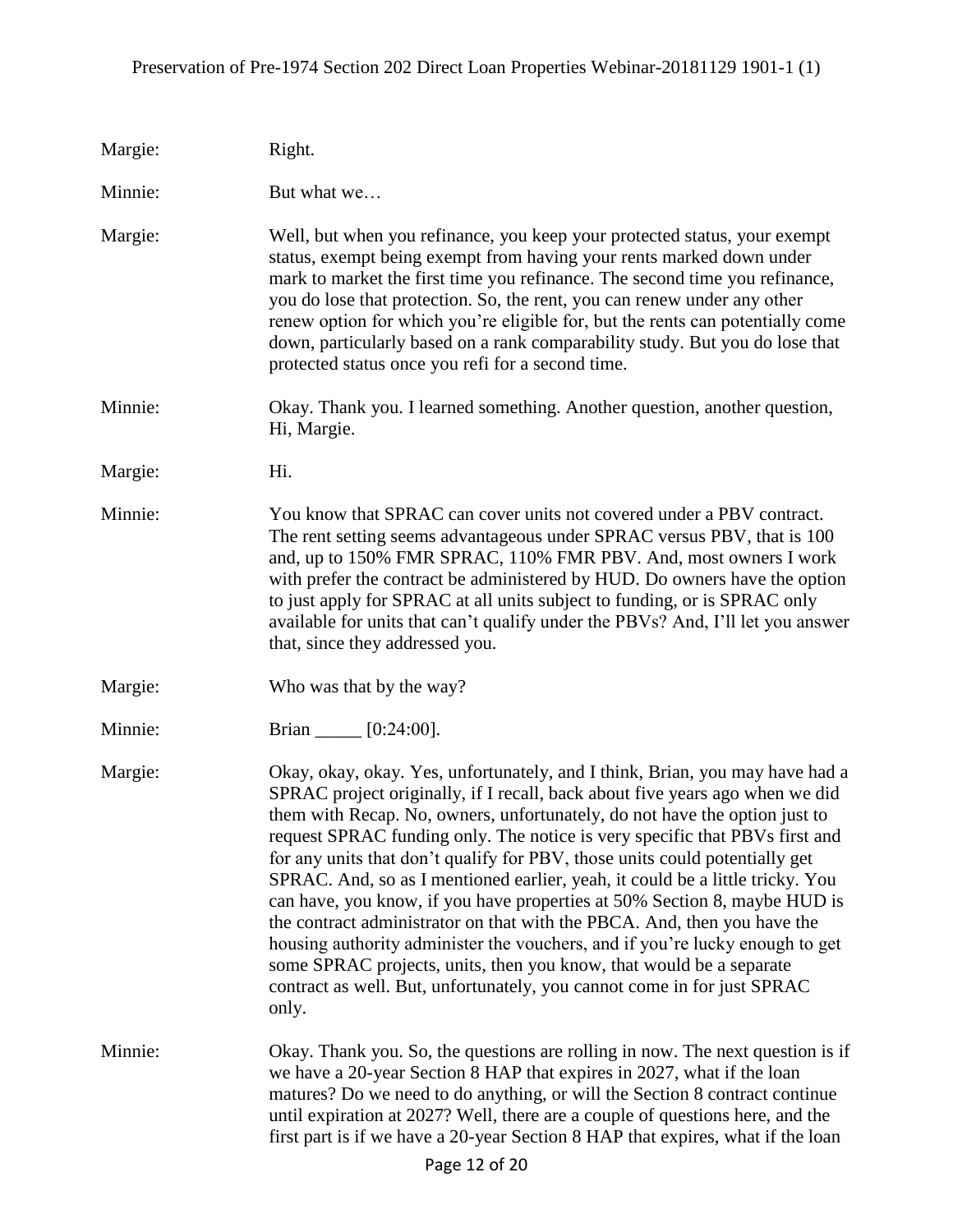|         | matures? Then at loan maturity, of course, it would be either paid or possibly<br>you would prepay before 2027, which you note to be the maturity date. And,<br>that contract will continue until its expiration. The second question here is do<br>we need to do anything? Well, I guess I just answered that. Or, will the<br>Section 8 contract continue until expiration? And, that is yes, it would<br>continue until 2027.                                                                                                                                                                                                                   |
|---------|----------------------------------------------------------------------------------------------------------------------------------------------------------------------------------------------------------------------------------------------------------------------------------------------------------------------------------------------------------------------------------------------------------------------------------------------------------------------------------------------------------------------------------------------------------------------------------------------------------------------------------------------------|
| Vince:  | And, then at that time, it can be renewed under the normal Section 8 renewal<br>guide rules.                                                                                                                                                                                                                                                                                                                                                                                                                                                                                                                                                       |
| Minnie: | Right.                                                                                                                                                                                                                                                                                                                                                                                                                                                                                                                                                                                                                                             |
| Margie: | And, in some cases, you might be able to terminate it early and so a new 20-<br>year contract and then add the seven years on. So, for that, so, you know,<br>recommend that you go to the Section 8 renewal guide. But that, you have<br>that potential as well. You don't have to wait for it to expire.                                                                                                                                                                                                                                                                                                                                         |
| Vince:  | Because, if the expiration is close to the maturity date, then you have the<br>opportunity to prepay ahead of time so that you can get your new financing in<br>place and extend the contract, as Margie described.                                                                                                                                                                                                                                                                                                                                                                                                                                |
| Minnie: | So, we have some other subject matter experts in the room that you will most<br>likely be working with. A question here, can you project-base enhanced<br>vouchers if the tenants agree? I'm going to ask Shelonda [PH] to answer that,<br>or Will.                                                                                                                                                                                                                                                                                                                                                                                                |
| Will:   | Sure. So, under either the, under, following either prepayment or maturity,<br>tenant consent is not required in order to project-base the vouchers.<br>Obviously, you should be consulting and speaking with the tenants about the<br>impact, but the tenants would be protected by remaining in their units under a<br>Project-Based Voucher contract.                                                                                                                                                                                                                                                                                           |
| Minnie: | Thank you, Will. Vince, you want to add something to that as well?                                                                                                                                                                                                                                                                                                                                                                                                                                                                                                                                                                                 |
| Vince:  | Yes, I think it's important that, essentially, what you have is a tenant<br>protection voucher, and if it goes to the tenant directly, it's an enhanced<br>voucher. This is in a maturity situation. And, if it's project-based, it loses the<br>enhanced voucher characteristics, and it becomes a project-based voucher.<br>So, it no longer has the enhances market rent and it no longer has some other<br>attributes of enhanced vouchers such as a minimum rent requirement. So,<br>there are certain things that go with the way you deploy the Section 8 and it<br>just has those characteristics, depending on which door you go through. |
| Minnie: | Okay. Thank you. And, I actually passed one question, which is very similar.<br>When you say tenant consent is not required to project-base the PBV funding,<br>does that mean that the SPRAC or PBV contract can be issued to cover units<br>that are currently occupied by tenants with portable vouchers? So, this<br>program—go ahead, go ahead, Will.                                                                                                                                                                                                                                                                                         |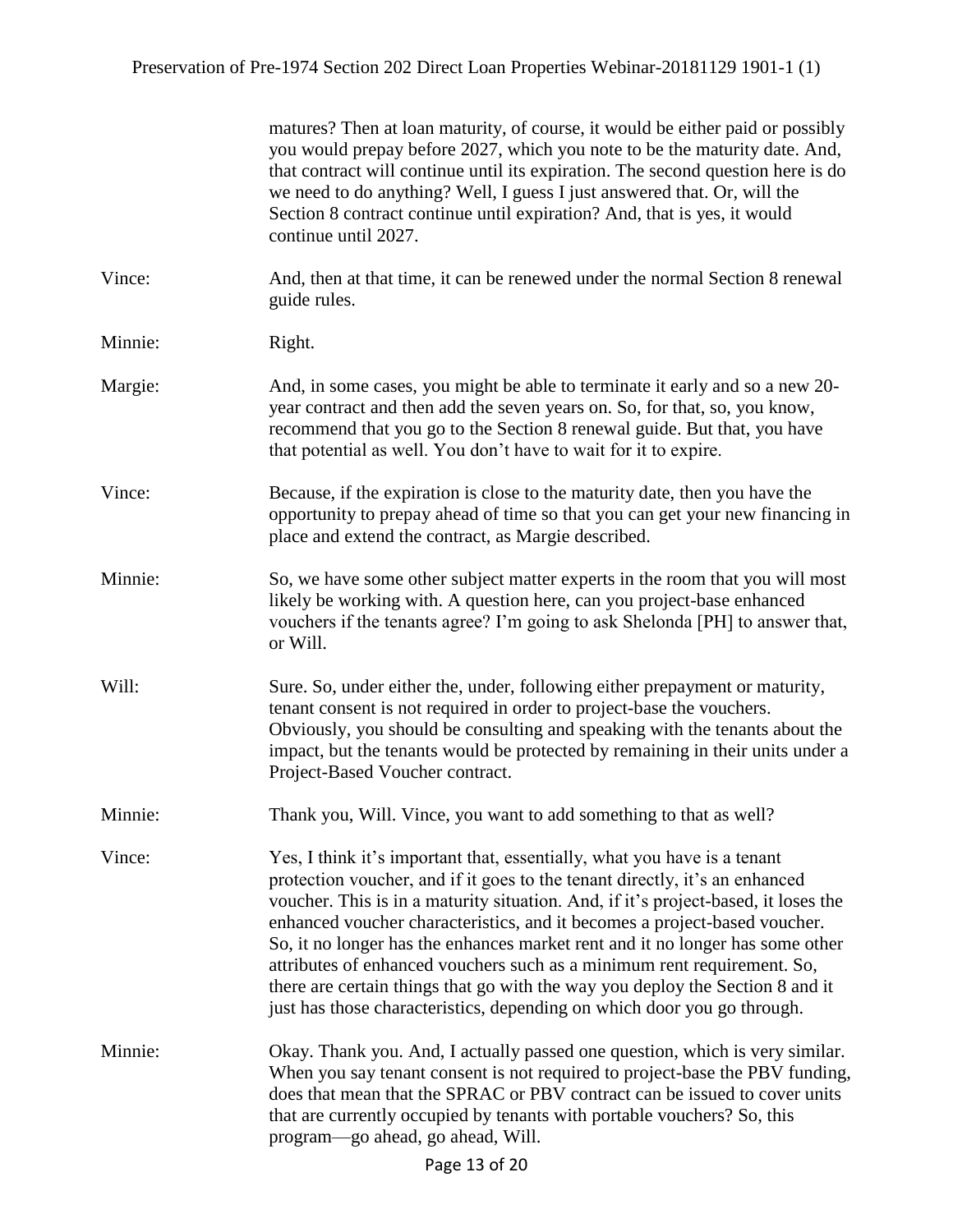| Will:                         | I was just going to say if there are residents at the property with tenant-based<br>vouchers already, no, if you are going to include those tenants under the PBV<br>HAP contracts, those tenants would need to consent to relinquish their<br>voucher.                                                                                                                                                                                                                                        |
|-------------------------------|------------------------------------------------------------------------------------------------------------------------------------------------------------------------------------------------------------------------------------------------------------------------------------------------------------------------------------------------------------------------------------------------------------------------------------------------------------------------------------------------|
| Minnie:                       | Right. And, we do see that. Several projects we're working on now, they<br>have residents who are helping towards voucher holders and the, in<br>accordance with what you're saying, if those were, if those residents give<br>consent and there's some discussion between the Public Housing Authority<br>and the owner, they could possibly add those to the project-based contract<br>through this particular program, which would be a nice benefit to possibly<br>have just one contract. |
|                               | So, what happens if a PHA does not want to participate?                                                                                                                                                                                                                                                                                                                                                                                                                                        |
| Margie:                       | We send Minnie to go with them.                                                                                                                                                                                                                                                                                                                                                                                                                                                                |
| Minnie:                       | To the audience, that's probably an inside joke that I'm not aware of.                                                                                                                                                                                                                                                                                                                                                                                                                         |
| Margie:                       | It's a complement.                                                                                                                                                                                                                                                                                                                                                                                                                                                                             |
| Minnie:                       | Thank you. So, actually, we have some negotiations and what we would do<br>would be to work to find an alternative, so to speak, that would have<br>jurisdiction. Recap would work directly with the Public Housing Office at the<br>local level to assure that we can get a participant.                                                                                                                                                                                                      |
| Vince:                        | It's more likely to be a problem if he ever chooses Project-Based Vouchers<br>that some PHAs don't have a Project-Based Voucher program. So, in that<br>situation, it might be a little harder. Pretty much any PHA is likely to accept<br>enhanced vouchers, because they're just adding to their voucher pool.                                                                                                                                                                               |
| Minnie:                       | Okay. So, I think that pretty much takes us through the questions that have<br>come in. I'm looking at Shalonda and Kinyatta [PH]. Are there other things<br>that we think should, we could address, of questions that we've received?                                                                                                                                                                                                                                                         |
| Unidentified Female: To date. |                                                                                                                                                                                                                                                                                                                                                                                                                                                                                                |
| Minnie:                       | We did receive a question about, we've received question about the age limit.<br>And, of course, 202, the age limit is statutorily defined as 62. This probably<br>is not a matter of when residents move to Project-Based Voucher contract<br>through the Public Housing Authority. But for SPRAC that age is the limit<br>and requirement. So, that was one question that we've seen. Another question<br>has come in. Some more to add, Vince?                                              |
| Vince:                        | Yeah, it's interesting. If you go through this with the prepayment track, then<br>you're going to have a prepayment use agreement which continues that same<br>age limit. If you have gone through the mortgage maturity track and you have                                                                                                                                                                                                                                                    |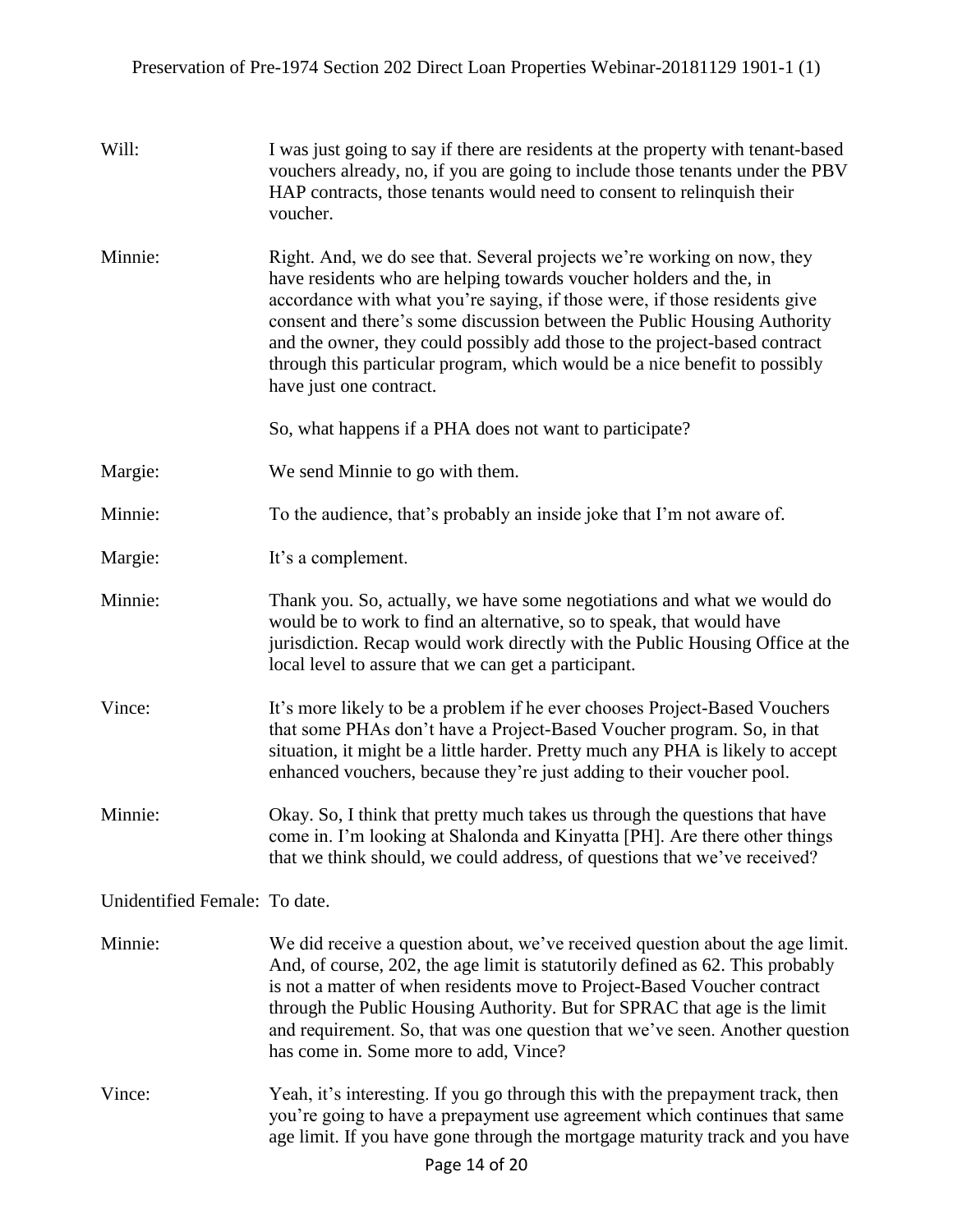|         | a Project-Based Voucher contract, then you just have a Project-Based<br>Voucher contract.                                                                                                                                                                                                                                                                                                                                                                                                                                                                                                                                                                                                                                                                                                                         |
|---------|-------------------------------------------------------------------------------------------------------------------------------------------------------------------------------------------------------------------------------------------------------------------------------------------------------------------------------------------------------------------------------------------------------------------------------------------------------------------------------------------------------------------------------------------------------------------------------------------------------------------------------------------------------------------------------------------------------------------------------------------------------------------------------------------------------------------|
| Minnie: | Right.                                                                                                                                                                                                                                                                                                                                                                                                                                                                                                                                                                                                                                                                                                                                                                                                            |
| Vince:  | It's no longer a 202, no longer has a 202 use agreement, so it is no longer<br>actually age-restricted.                                                                                                                                                                                                                                                                                                                                                                                                                                                                                                                                                                                                                                                                                                           |
| Minnie: | That's right.                                                                                                                                                                                                                                                                                                                                                                                                                                                                                                                                                                                                                                                                                                                                                                                                     |
| Vince:  | So, the owner has some flexibility there and they may still want it to be a<br>senior project, but they can perhaps redefine what they mean by that.                                                                                                                                                                                                                                                                                                                                                                                                                                                                                                                                                                                                                                                              |
| Minnie: | Right, right. And, that's a good thing to point, that with your prepayment on<br>these loans, you are executing a use agreement that pretty much continues the<br>elderly feature of the property.                                                                                                                                                                                                                                                                                                                                                                                                                                                                                                                                                                                                                |
| Will:   | And, Minnie, we have a new question here. It says, "Thank you for doing<br>this. This is a great presentation. Will these slides be available?"                                                                                                                                                                                                                                                                                                                                                                                                                                                                                                                                                                                                                                                                   |
| Minnie: | Yes, they will be available. As a matter of fact, this session has been<br>recorded. Within the 30-day period, we expect to upload and post the<br>recording, the slides and answers to any questions that we may receive in our<br>mailbox as, through a frequently asked question format.                                                                                                                                                                                                                                                                                                                                                                                                                                                                                                                       |
| Margie: | I'd to add one thing that I didn't mention in my presentation that Vince did in<br>his, in terms of the matured mortgages. And, sometimes, you're going to<br>have residents that don't want to provide income information. That's also<br>true on the prepayment side, where that could be a challenge as well, for<br>those unassisted residents are not going to want to give income information<br>for whatever reason. Either they think they're not eligible or they're not<br>comfortable giving the information and they're not currently required to<br>recertify. So, you could also have that same situation in a prepayment<br>scenario, and in that case, those residents, not only would not get a tenant<br>protection voucher, they also would not qualify for SPRAC without that<br>information. |
| Minnie: | Okay. Thank you.                                                                                                                                                                                                                                                                                                                                                                                                                                                                                                                                                                                                                                                                                                                                                                                                  |
| Will:   | Margie, I've got another question for you. So, it seems like if you prepay<br>your loan there's a lot of advantages. You can get more units covered into the<br>PBV contract and the possibility of getting a SPRAC contact for any other<br>units. But if an owner's maturity date is say four or six months out, do they<br>have, is it viable for them to actually prepay within that period, or are their<br>options more limited?                                                                                                                                                                                                                                                                                                                                                                            |
| Margie: | I personally think their options are more limited. I'd be interested if any of<br>the—I'm not a practitioner, to be honest with you—if anybody out there in<br>Page 15 of 20                                                                                                                                                                                                                                                                                                                                                                                                                                                                                                                                                                                                                                      |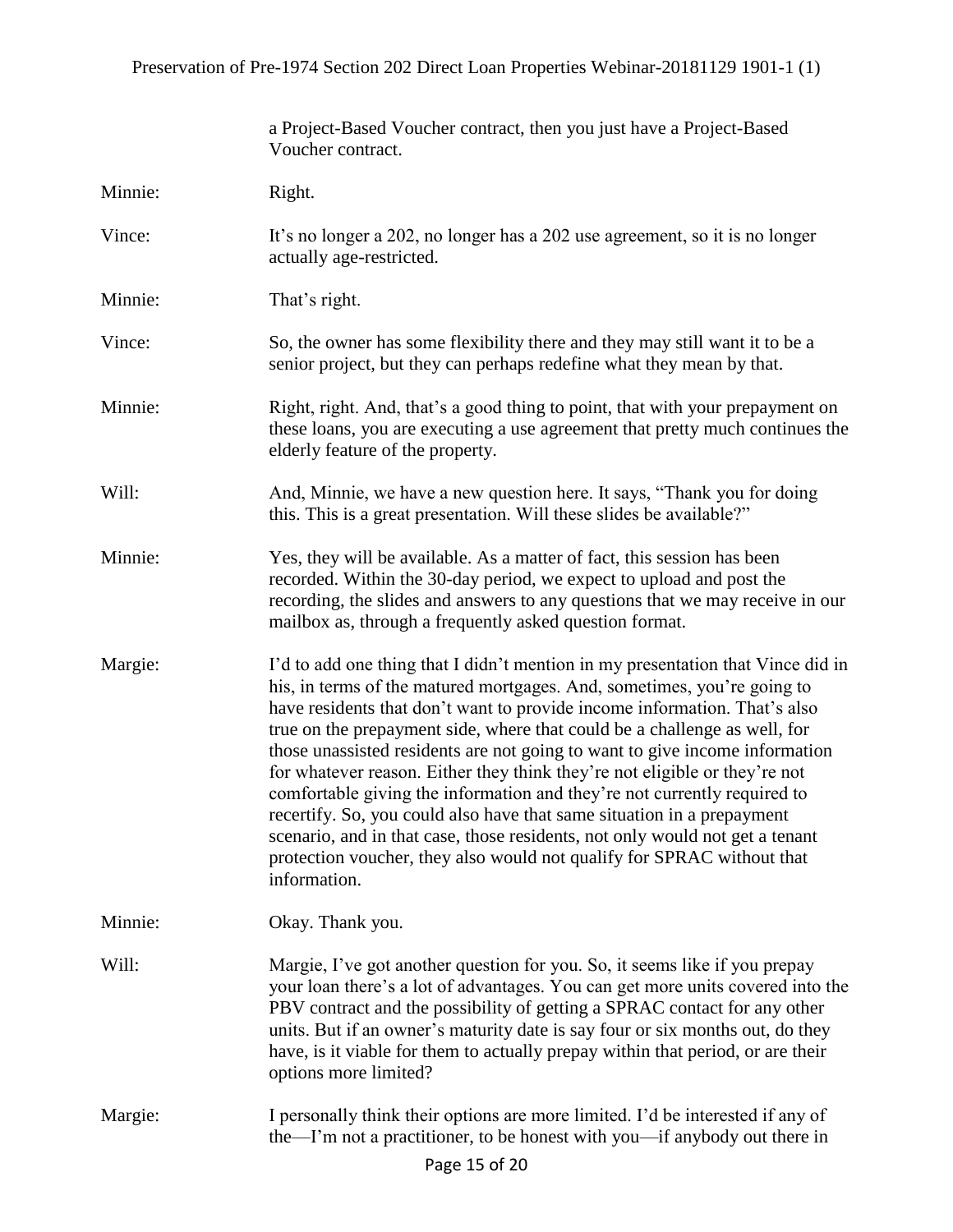the audience has been able to get one from prepayment application to closing within six months, I would love to hear about that. I don't want to say it's impossible.

| Vince:  | You just have a lot to do.                                                                                                                                                                                                                                                                                                                                                                                                                                                                                                                                                                                                                                                                                                                                                                                   |
|---------|--------------------------------------------------------------------------------------------------------------------------------------------------------------------------------------------------------------------------------------------------------------------------------------------------------------------------------------------------------------------------------------------------------------------------------------------------------------------------------------------------------------------------------------------------------------------------------------------------------------------------------------------------------------------------------------------------------------------------------------------------------------------------------------------------------------|
| Will:   | It would be a very big list.                                                                                                                                                                                                                                                                                                                                                                                                                                                                                                                                                                                                                                                                                                                                                                                 |
| Vince:  | One thing you could do is instead of lining up your permanent finance in that<br>time, line up bridge financing just to carry out the prepayment. HUD would<br>still have to make a determination that you rehab plan was viable, but that's a<br>way that you could cut off some of the long-term processing of permanent<br>financing, debt and equity.                                                                                                                                                                                                                                                                                                                                                                                                                                                    |
| Margie: | Great idea.                                                                                                                                                                                                                                                                                                                                                                                                                                                                                                                                                                                                                                                                                                                                                                                                  |
| Minnie: | Okay. Are there any other questions here? I don't believe so. I do have one<br>that came through our mailbox, which is <b>Pre1974202@HUD.gov</b> . We are<br>currently working with an organization that owns a HUD 202 property for the<br>elderly. The property is in dire need of rehabbing and is looking for a 4%<br>LITEC [PH] transaction to finance the rehab. Would these residents qualify<br>for those, for these vouchers? Well, I think, actually, in this case, it would be<br>a project-specific answer. We would have to know more details about the<br>type of 202 financing. As we talk today, this is specifically on the pre-'74<br>direct loans, and so more information would be needed to determine whether<br>or not the vouchers would be triggered by your particular transaction. |
| Vince:  | But, if it is a post-1974 property, we'll have a 100% Section 8 contract                                                                                                                                                                                                                                                                                                                                                                                                                                                                                                                                                                                                                                                                                                                                     |
| Minnie: | Contract already                                                                                                                                                                                                                                                                                                                                                                                                                                                                                                                                                                                                                                                                                                                                                                                             |
| Vince:  | $\ldots$ or a $\ldots$                                                                                                                                                                                                                                                                                                                                                                                                                                                                                                                                                                                                                                                                                                                                                                                       |
| Minnie: | on the property                                                                                                                                                                                                                                                                                                                                                                                                                                                                                                                                                                                                                                                                                                                                                                                              |
| Vince:  | SPRAC contract. So, it will be fully assisted if it's post-'74.                                                                                                                                                                                                                                                                                                                                                                                                                                                                                                                                                                                                                                                                                                                                              |
| Minnie: | Right, right.                                                                                                                                                                                                                                                                                                                                                                                                                                                                                                                                                                                                                                                                                                                                                                                                |
| Vince:  | And, if it's pre-'74, then it's subject to all the _____ [0:56:16].                                                                                                                                                                                                                                                                                                                                                                                                                                                                                                                                                                                                                                                                                                                                          |
| Minnie: | Right, which kind of gets us to the end, that this particular program is for, the<br>pre-'74 direct loans where residents have not ever been assisted. And, this is<br>a wonderful opportunity to assure very, very close to 100% of a project-based<br>contract to provide rental assistance and financial stability for the property.<br>So, with that, as the, I think, is there one last question? Two last ones?<br>They're pointing out to me here, actually, three or four. Oh, so one question<br>is how do we, how long does it take to review the rehab plan? That is a little                                                                                                                                                                                                                     |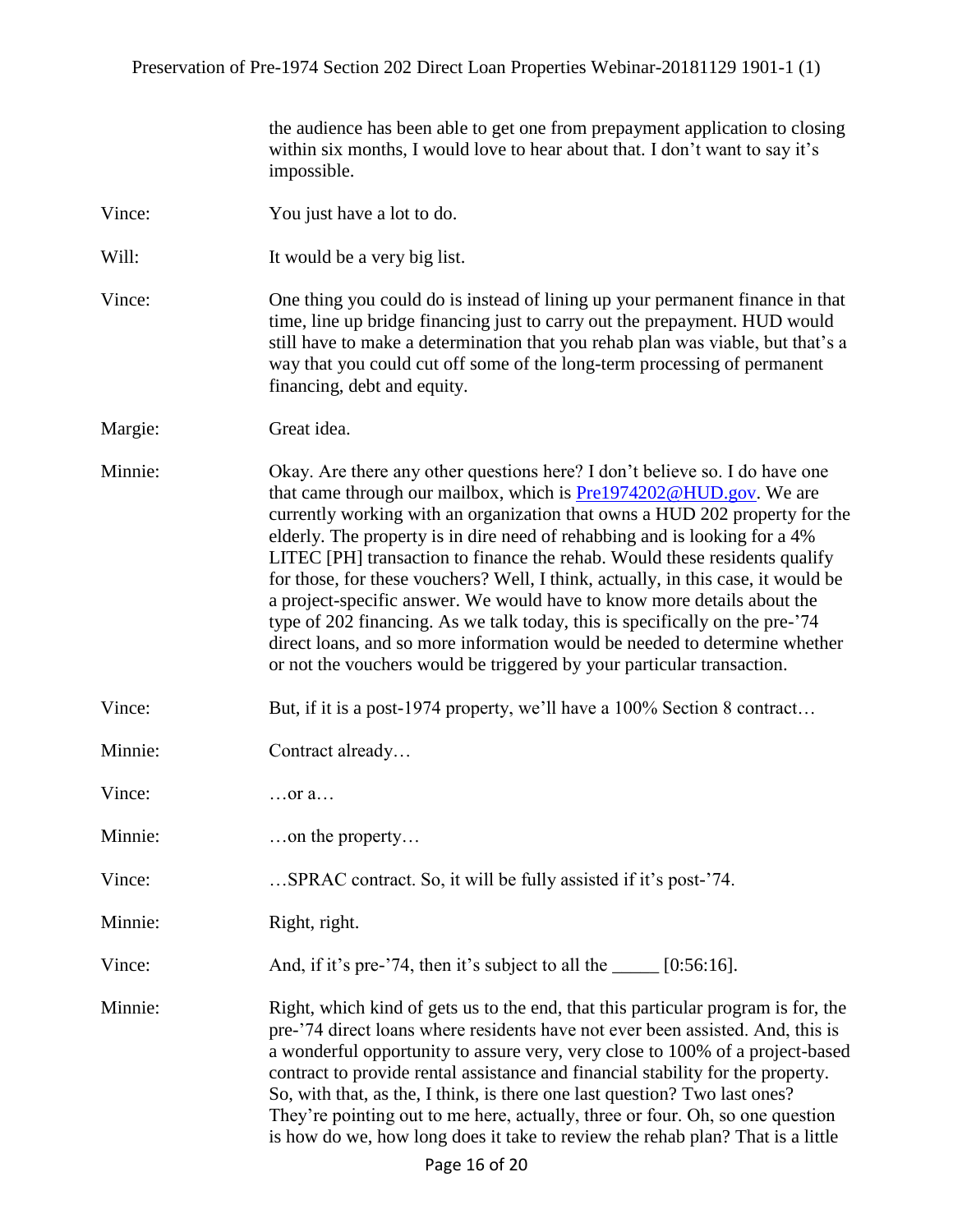| cumbersome question there, because we actually, as a part of the prepayment, |
|------------------------------------------------------------------------------|
| we would be reviewing your capital needs assessment, but an overall rehab    |
| plan per se, I'm not sure specifically what the question is. So, if you have |
| more details to provide, you can email us again at that Pre1974202 mailbox,  |
| and we'll be happy to discuss.                                               |

Margie: So, one thing I do recommend is that when you do hire somebody to do your capital needs assessment, using the guidance on, you can find it in multiple places, certainly within the map guide, the multifamily production site, HUD.gov/red also has information. You have to hire somebody who's licensed and certified and qualified to do this work. There's going to be a CNA e-tool that talks about the needs of the property over the 20 years. There also has to be a narrative included, so it will take HUD less time to review it if you get somebody who's done these before. You know, not to state the obvious, but there are a lot of good companies out there that have been doing them for years. This is a newer version of it, but the better CNA you provide, the less time it's going to take HUD to review it.

Minnie: Thanks, Margie. Another question is our 202 direct loan matures December 2019. We want to apply for LITEC 4% combined with FHA debt to maximize on recapitalization. However, it might be four to five years out for the LITEC, the 4% approval. Would we be eligible for FHA HUD financing four to five years out, three to four years from the original 202 maturity?

Will: If a property matures and you're hoping to keep the property affordable to very low-income families, then you should absolutely take advantage of getting as much Project-Based Voucher assistance as possible. And, then at whatever point you're ready to take on the new financing, you'll have rental assistance, long-term rental assistance contract already in place. If you're hoping to cover more of the property with rental assistance, then you'd have to refinance before the December 1, 2019 maturity date, which might be possible within a year. But you're looking at probably a complex transaction, so you have to get started pretty quickly.

Margie: Yeah.

Minnie: Okay. And, we do have a couple more questions. What type of programs are available for a situation where no refinancing or capital improvements are needed, but it is still beneficial to operate at the current 202 regulations, but with no debt? Can a relationship with HUD be maintained?

Vince: I'm thinking out loud. The prepayment track is about prepayments. The fact of refinancing isn't really required. If you have a way to prepay it, some other source of funds, it's not going to be encumbering the property, although I'm not sure what that would be, but if you had, you just follow the prepayment rules and then you're eligible for the PBVs or the SPRAC. I think that would work. In all likelihood, though, you would have a source of funds to make the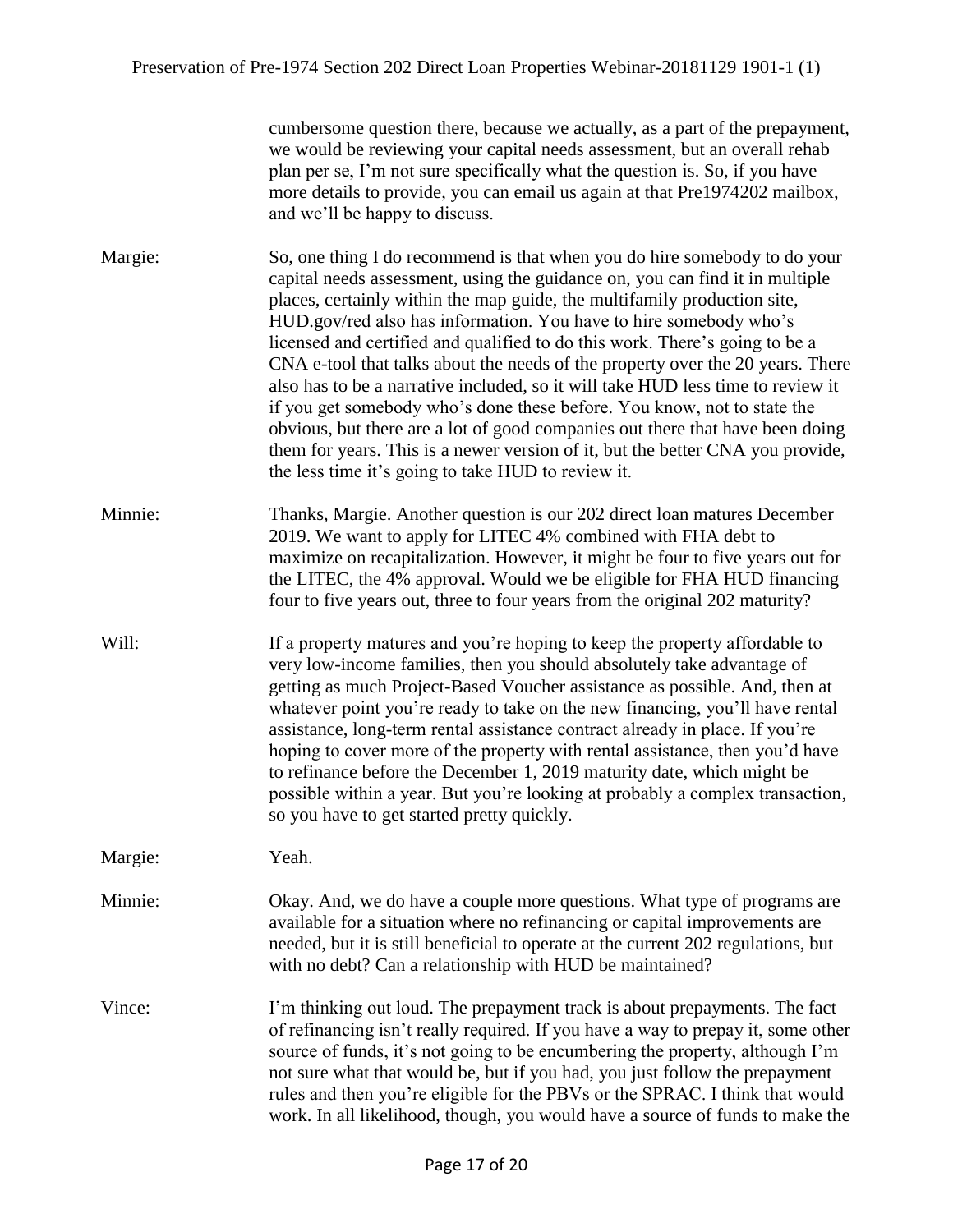|         | prepayment, although it might be a kind of a small amount, because you're at<br>the end of the term.                                                                                                                                                                                                                                                                                                                                                                                                                                                                                                                                                                                                                                                          |
|---------|---------------------------------------------------------------------------------------------------------------------------------------------------------------------------------------------------------------------------------------------------------------------------------------------------------------------------------------------------------------------------------------------------------------------------------------------------------------------------------------------------------------------------------------------------------------------------------------------------------------------------------------------------------------------------------------------------------------------------------------------------------------|
| Minnie: | the last payment                                                                                                                                                                                                                                                                                                                                                                                                                                                                                                                                                                                                                                                                                                                                              |
| Vince:  | So, it might be, you know, a few thousand dollars, so you'll, maybe you don't<br>have to borrow for that. I guess that's possible. You would still qualify for<br>the rental assistance.                                                                                                                                                                                                                                                                                                                                                                                                                                                                                                                                                                      |
| Margie: | And, the 20-year use agreement.                                                                                                                                                                                                                                                                                                                                                                                                                                                                                                                                                                                                                                                                                                                               |
| Vince:  | That's right, that's right.                                                                                                                                                                                                                                                                                                                                                                                                                                                                                                                                                                                                                                                                                                                                   |
| Minnie: | So, that person has provided a phone number, so we will make sure that we<br>do some follow-up and have further discussions.                                                                                                                                                                                                                                                                                                                                                                                                                                                                                                                                                                                                                                  |
| Vince:  | Sure, the specifics, yeah.                                                                                                                                                                                                                                                                                                                                                                                                                                                                                                                                                                                                                                                                                                                                    |
| Will:   | Minnie, if an owner wants to talk through their specific situation and just<br>wants to talk it through with a real live person and what their best options<br>might be, how would they get in touch with us?                                                                                                                                                                                                                                                                                                                                                                                                                                                                                                                                                 |
| Minnie: | Okay. So, they, to get that voice, they can contact several people, myself,<br>Shalonda Lincoln and Kenyatte Winston, and we're all at 202-402, for<br>Minnie, it's 2635, for Shalonda Lincoln, it's 2617, and for Kenyatte, 6044.<br>And, we do answer our phones.                                                                                                                                                                                                                                                                                                                                                                                                                                                                                           |
|         | Okay. So, we still have some time and we have another question. If the<br>tenants were in a position to acquire the property and preserve the existing<br>senior affordable housing, what programs should they apply for? Well,<br>actually, I'm not sure we have any programs to apply for per se.                                                                                                                                                                                                                                                                                                                                                                                                                                                           |
| Vince:  | There's not a HUD program for that.                                                                                                                                                                                                                                                                                                                                                                                                                                                                                                                                                                                                                                                                                                                           |
| Minnie: | Right.                                                                                                                                                                                                                                                                                                                                                                                                                                                                                                                                                                                                                                                                                                                                                        |
| Vince:  | But I think what would be necessary is the tenants would have to form an<br>ownership entity that would be, and that entity would have to apply for<br>financing and potentially for equity. It would frankly be a heavy lift to<br>accomplish that as a new ownership entity without a track record. I say that<br>as someone who's worked with thousands of units of tenant-based purchases.<br>It's a very difficult thing to do, and since the, since 2008, it's much, much<br>harder to get equity for a tenant-based cooperative or non-profit. So, it's<br>really more on the financing side that, where the challenge is, not, it's not<br>HUD's, it's not a HUD issue, but it's whether you can get the financing with<br>a tenant ownership entity. |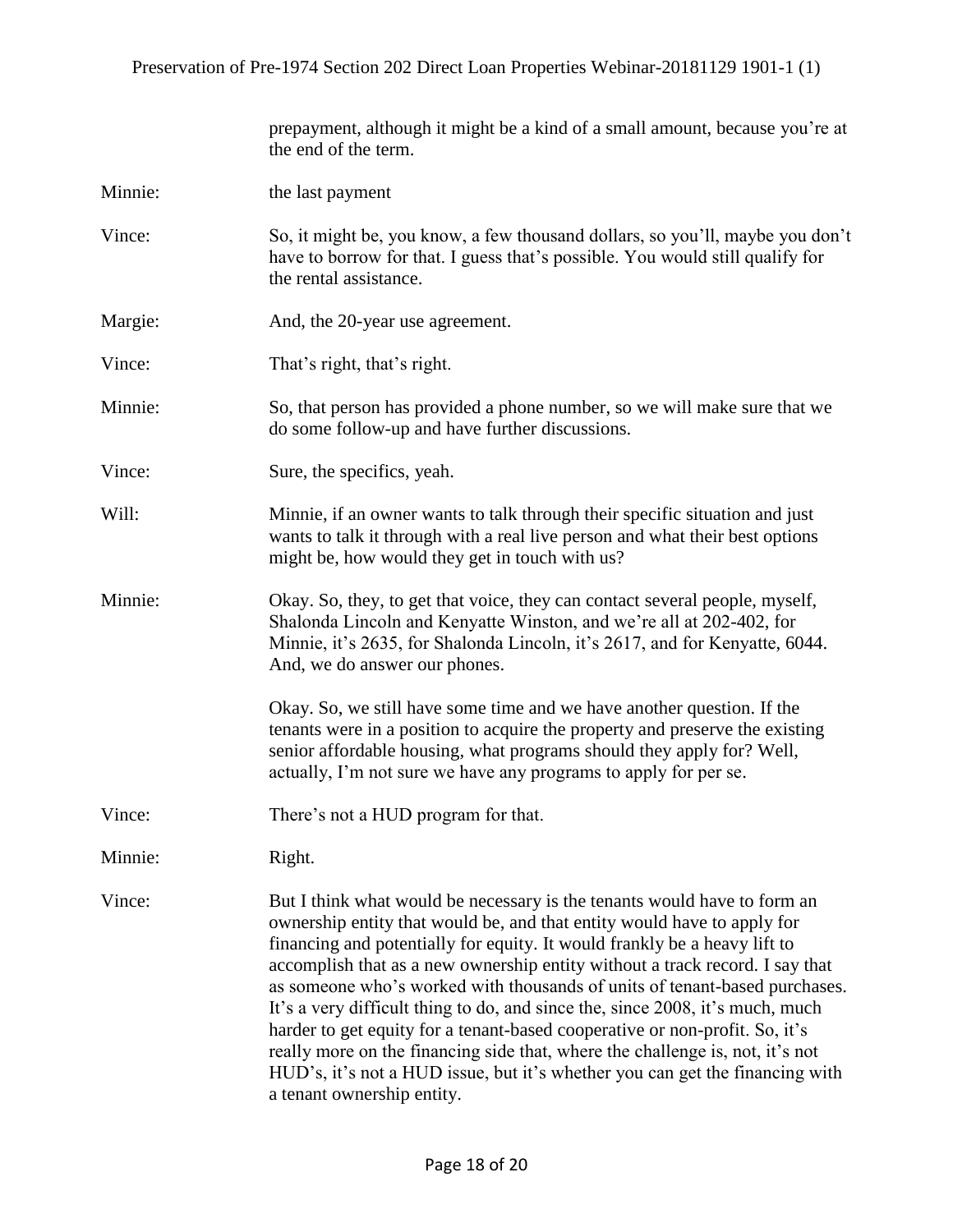| Minnie: | Thank you. Okay. Our next question is if the units meet the PBV occupancy<br>requirement, does that mean they do not qualify for SPRAC? And, that<br>answer pretty much is yes. The point is for there to be rental assistance<br>available to residents, so the first opportunity and the first option is to get<br>them contracted through the local housing authority. And, of course, our<br>notice 18-2 specifically says after you have exhausted with the local housing<br>authority, then any remaining units that have not been covered there would be<br>eligible for the rental assistance through SPRAC.<br>Anybody have anything else to add there? |
|---------|------------------------------------------------------------------------------------------------------------------------------------------------------------------------------------------------------------------------------------------------------------------------------------------------------------------------------------------------------------------------------------------------------------------------------------------------------------------------------------------------------------------------------------------------------------------------------------------------------------------------------------------------------------------|
|         |                                                                                                                                                                                                                                                                                                                                                                                                                                                                                                                                                                                                                                                                  |
| Vince:  | I think that's to maximize the, SPRAC is the scarcest resource.                                                                                                                                                                                                                                                                                                                                                                                                                                                                                                                                                                                                  |
| Minnie: | Right.                                                                                                                                                                                                                                                                                                                                                                                                                                                                                                                                                                                                                                                           |
| Vince:  | And                                                                                                                                                                                                                                                                                                                                                                                                                                                                                                                                                                                                                                                              |
| Minnie: | That's a good point.                                                                                                                                                                                                                                                                                                                                                                                                                                                                                                                                                                                                                                             |
| Vince:  | and tenant protection voucher account is, is a much bigger resource, and so<br>I think HUD wants people to go to the bigger resource first to maximize the<br>use of the most scarce resource in SPRAC.                                                                                                                                                                                                                                                                                                                                                                                                                                                          |
| Minnie: | Does prepayment approval, Margie, require, with a sale, require the new<br>owner to be a non-profit?                                                                                                                                                                                                                                                                                                                                                                                                                                                                                                                                                             |
| Margie: | Yeah. The notice talks about what the ownership requirements are, so it's,<br>you know, generally, yes, a non-profit 501C3 or C4, or you could have, for<br>example, in, you know, if you're going to refinance using tax credits, where<br>the ownership control is actually, the general partner is a non-profit and then,<br>of course, you would have your, your for-profit limited partner. So, I don't<br>have the citation directly in front of me, but if you look in the notice, it talks<br>about what the ownership requirements are.                                                                                                                 |
| Minnie: | Thank you. One more. Okay. If a property has recently completed an<br>appraisal, can they use that in lieu of a PCNA? Well, actually, no. An<br>appraisal will be valuing the property, and the PCNA is the needs assessment<br>for repairs, the repair needs assessment and determination of the, sorry,<br>basically, the property needs assessment to determine the immediate and/or<br>any repairs that are required out through, generally, in what we require a 20-<br>year period. So, they're basically two different tools for different information<br>about a property.                                                                               |
|         | Okay. So, the comment, the answer that you just discussed, Margie, we will<br>send, the person has listed their email address, the non-profit requirement.                                                                                                                                                                                                                                                                                                                                                                                                                                                                                                       |
| Margie: | Yeah. It's actually on page 12 of the notice, if that helps.                                                                                                                                                                                                                                                                                                                                                                                                                                                                                                                                                                                                     |